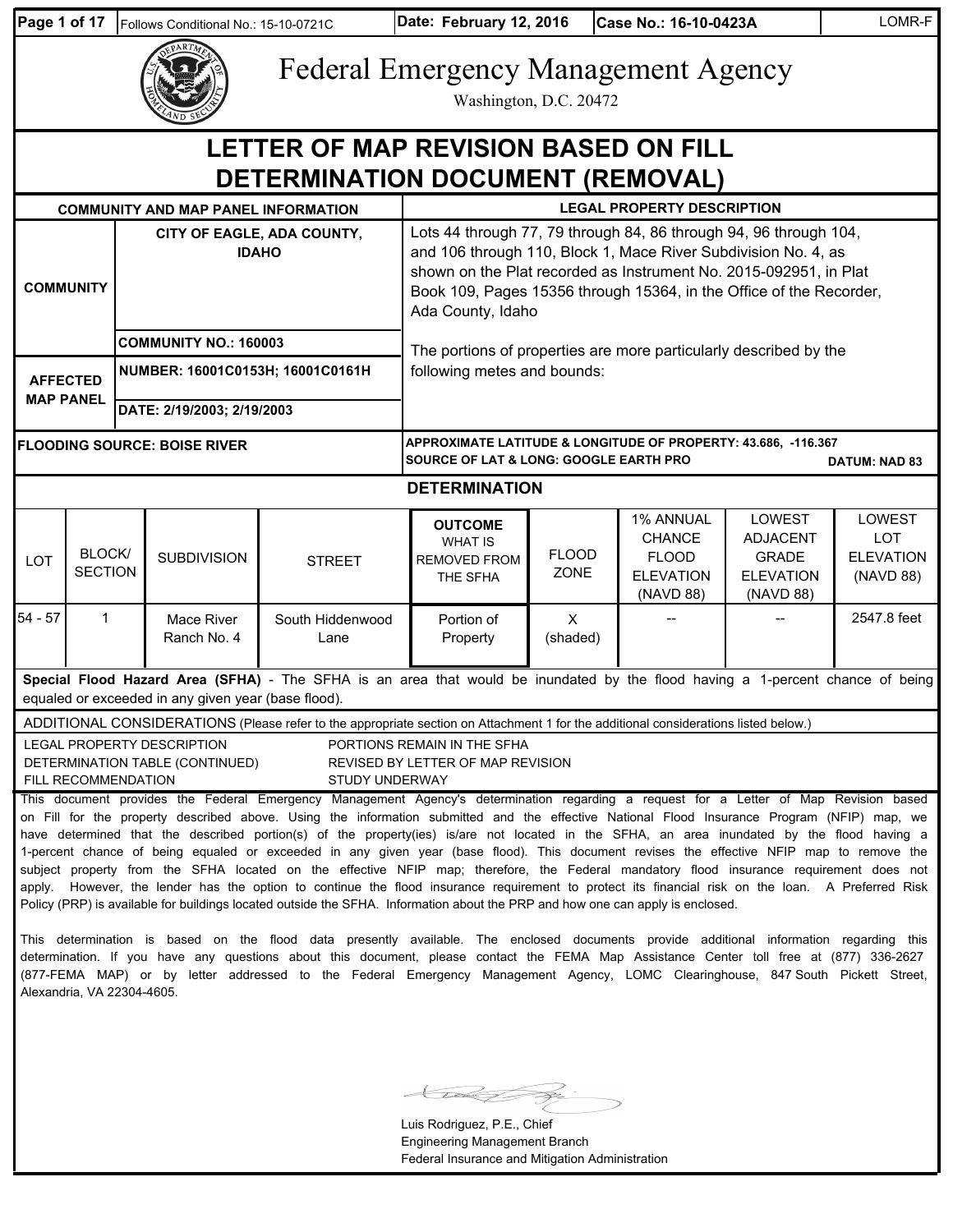

Washington, D.C. 20472

# **LETTER OF MAP REVISION BASED ON FILL DETERMINATION DOCUMENT (REMOVAL)**

ATTACHMENT 1 (ADDITIONAL CONSIDERATIONS)

### **LEGAL PROPERTY DESCRIPTION (CONTINUED)**

### Lot 54, Block 1:

BEGINNING at the southwest corner of Lot 54, Block 1, Mace River Ranch Subdivision No. 4; Thence N26°12'55"W, 108.88 feet; Thence 11.12 feet on a curve to the left, having a radius of 650.00 feet, and a chord that bears N26°42'19"W, 11.12 feet; Thence N63°47'05"E, 146.55 feet; Thence N89°38'40"E, 64.15 feet; Thence S00°21'20"E, 79.62 feet; Thence S34°35'01"E, 20.60 feet; Thence S63°47'05"W, 172.45 feet to the POINT OF BEGINNING.

### Lot 55, Block 1:

BEGINNING at the northwest corner of Lot 55, Block 1, Mace River Ranch Subdivision No. 4; Thence N52°30'49"E, 144.12 feet; Thence S33°11'59"E, 145.17 feet; Thence S63°47'05"W, 146.55 feet; Thence 116.74 feet on a non-tangent curve to the left, having a radius of 650.00 feet, and a chord that bears N32°20'27"W, 116.59 feet to the POINT OF BEGINNING.

### Lot 56, Block 1:

BEGINNING at the west-most corner of Lot 56, Block 1, Mace River Ranch Subdivision No. 4; Thence N41°23'25"E, 149.65 feet; Thence S39°25'55"E, 148.70 feet; Thence S52°30'49"W, 144.12 feet; Thence 32.97 feet on a non-tangent curve to the left, having a radius of 650.00 feet, and a chord that bears N38°56'22"W, 32.97 feet; Thence N40°23'33"W, 52.01 feet; Thence 35.14 feet on a curve to the left, having a radius of 245.00 feet, and a chord that bears N44°30'04"W, 35.11 feet to the POINT OF BEGINNING.

### Lot 57, Block 1:

BEGINNING at the southwest corner of Lot 57, Block 1, Mace River Ranch Subdivision No. 4; Thence N17°54'08"E, 156.08 feet; Thence S66°43'37"E, 87.83 feet; Thence S52°53'56"E, 92.15 feet; Thence S41°23'25"W, 149.65 feet; Thence 117.64 feet on a non-tangent curve to the left, having a radius of 245.00 feet, a central angle of 27°30'37", and a chord that bears N62°21'54"W, 116.51 feet to the POINT OF BEGINNING.

### Lot 58, Block 1:

BEGINNING at the southwest corner of Lot 58, Block 1, Mace River Ranch Subdivision No. 4; Thence N03°00'50"W, 158.98 feet; Thence N86°54'07"E, 85.66 feet; Thence S80°34'51"E, 90.07 feet; Thence S17°54'08"W, 156.08 feet; Thence 119.24 feet on a non-tangent curve to the left, having a radius of 245.00 feet, and a chord that bears S89°56'16"W, 118.06 feet to the POINT OF BEGINNING.

### Lot 59, Block 1:

BEGINNING at the southwest corner of Lot 59, Block 1, Mace River Ranch Subdivision No. 4; Thence N19°20'55"W, 154.35 feet; Thence N71°38'36"E, 164.74 feet; Thence S03°00'50"E, 158.98 feet; Thence 22.85 feet on a non-tangent curve to the left, having a radius of 245.00 feet, and a chord that bears S73°19'25"W,

This attachment provides additional information regarding this request. If you have any questions about this attachment, please contact the FEMA Map Assistance Center toll free at (877) 336-2627 (877-FEMA MAP) or by letter addressed to the Federal Emergency Management Agency, LOMC Clearinghouse, 847 South Pickett Street, Alexandria, VA 22304-4605.

Luis Rodriguez, P.E., Chief Engineering Management Branch

Federal Insurance and Mitigation Administration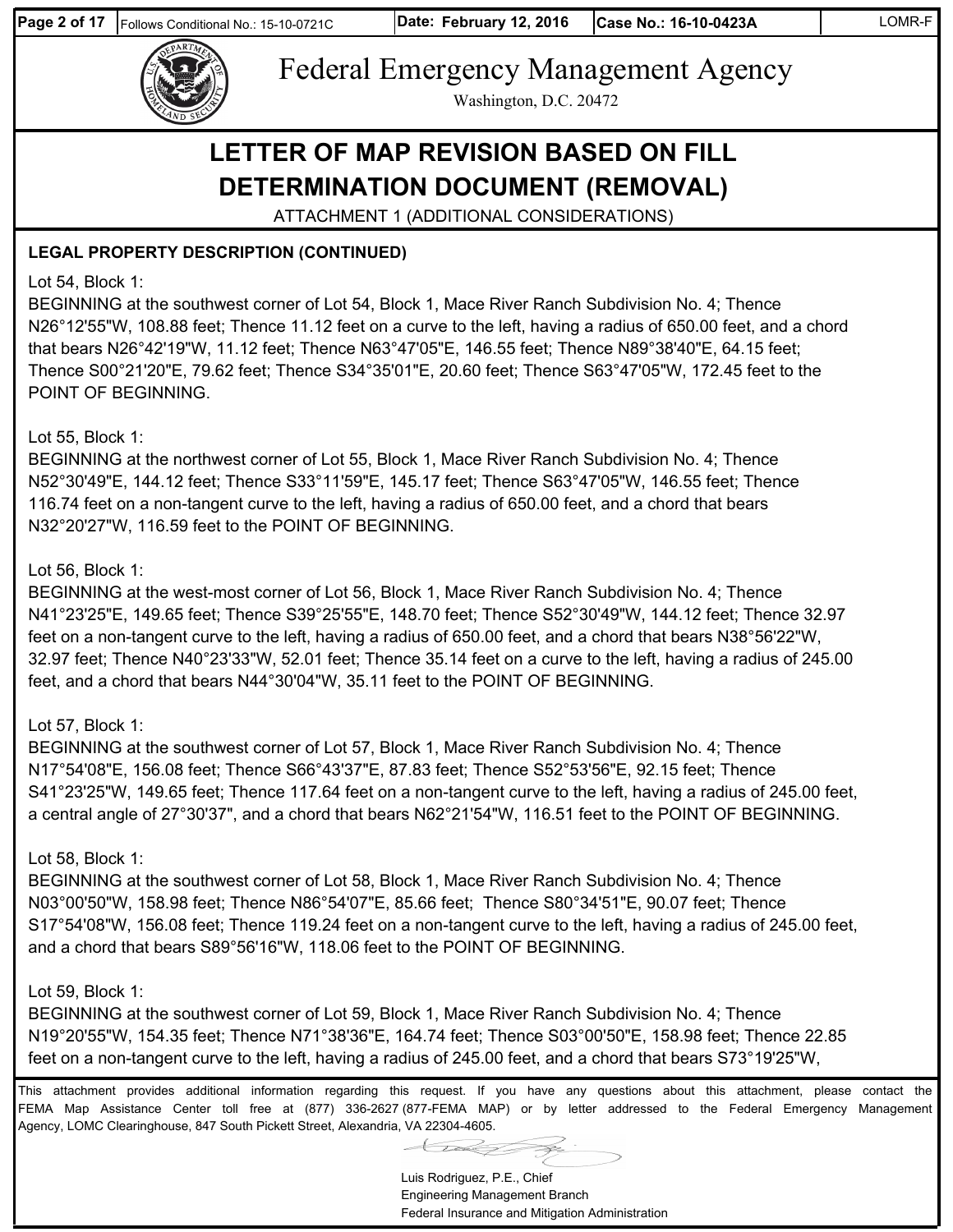

Federal Emergency Management Agency Washington, D.C. 20472

## **LETTER OF MAP REVISION BASED ON FILL DETERMINATION DOCUMENT (REMOVAL)**

ATTACHMENT 1 (ADDITIONAL CONSIDERATIONS)

22.84 feet; Thence S70°39'05"W, 97.18 feet to the POINT OF BEGINNING.

Lot 60, Block 1:

BEGINNING at the southwest corner of Lot 60, Block 1, Mace River Ranch Subdivision No. 4; Thence N19°20'55"W, 150.11 feet; Thence N68°37'51"E, 120.07 feet; Thence S19°20'55"E, 154.35 feet; Thence S70°39'05"W, 120.00 feet to the POINT OF BEGINNING.

#### Lot 61, Block 1:

BEGINNING at the south-most corner of Lot 61, Block 1, Mace River Ranch Subdivision No. 4; Thence N60°35'22"W, 148.43 feet; Thence N42°56'31"E, 133.97 feet; Thence N65°51'39"E, 86.43 feet; Thence S19°20'55"E, 150.11 feet; Thence S70°39'05"W, 24.49 feet; Thence 89.97 feet on a curve to the left, having a radius of 125.00 feet, and a chord that bears S50°01'52"W, 88.04 feet to the POINT OF BEGINNING.

#### Lot 62, Block 1:

BEGINNING at the southeast corner of Lot 62, Block 1, Mace River Ranch Subdivision No. 4; Thence N88°29'32"W, 147.71 feet; Thence N02°18'34"E, 102.94 feet; Thence N21°26'07"E, 86.95 feet; Thence S60°35'22"E, 148.43 feet; Thence 60.87 feet on a non-tangent curve to the left, having a radius of 125.00 feet, and a chord that bears S15°27'33"W, 60.27 feet; Thence S01°30'28"W, 56.72 feet to the POINT OF BEGINNING.

#### Lot 63, Block 1:

BEGINNING at the southeast corner of Lot 63, Block 1, Mace River Ranch Subdivision No. 4; Thence N88°29'32"W, 151.46 feet; Thence N05°24'39"E, 120.88 feet; Thence S88°29'32"E, 147.71 feet; Thence S01°30'28"W, 14.01 feet; Thence 69.24 feet on a curve to the left, having a radius of 275.00 feet, and a chord that bears S05°42'19"E, 69.06 feet; Thence S12°55'06"E, 38.70 feet to the POINT OF BEGINNING.

#### Lot 64, Block 1:

BEGINNING at the southeast corner of Lot 64, Block 1, Mace River Ranch Subdivision No. 4; Thence N88°29'32"W, 181.95 feet; Thence N21°56'03"E, 44.40 feet; Thence N09°56'37"W, 79.99 feet; Thence S88°29'32"E, 151.46 feet; Thence S12°55'06"E, 123.91 feet to the POINT OF BEGINNING.

#### Lot 65, Block 1:

BEGINNING at the southeast corner of Lot 65, Block 1, Mace River Ranch Subdivision No. 4; Thence N88°29'32"W, 142.50 feet; Thence N12°53'33"E, 130.69 feet; Thence S88°29'32"E, 181.95 feet; Thence S24°01'08"W, 31.97 feet; Thence 116.05 feet on a non-tangent curve to the left, having a radius of 125.00 feet, and a chord that bears S29°46'16"W, 111.93 feet to the POINT OF BEGINNING.

Luis Rodriguez, P.E., Chief Engineering Management Branch Federal Insurance and Mitigation Administration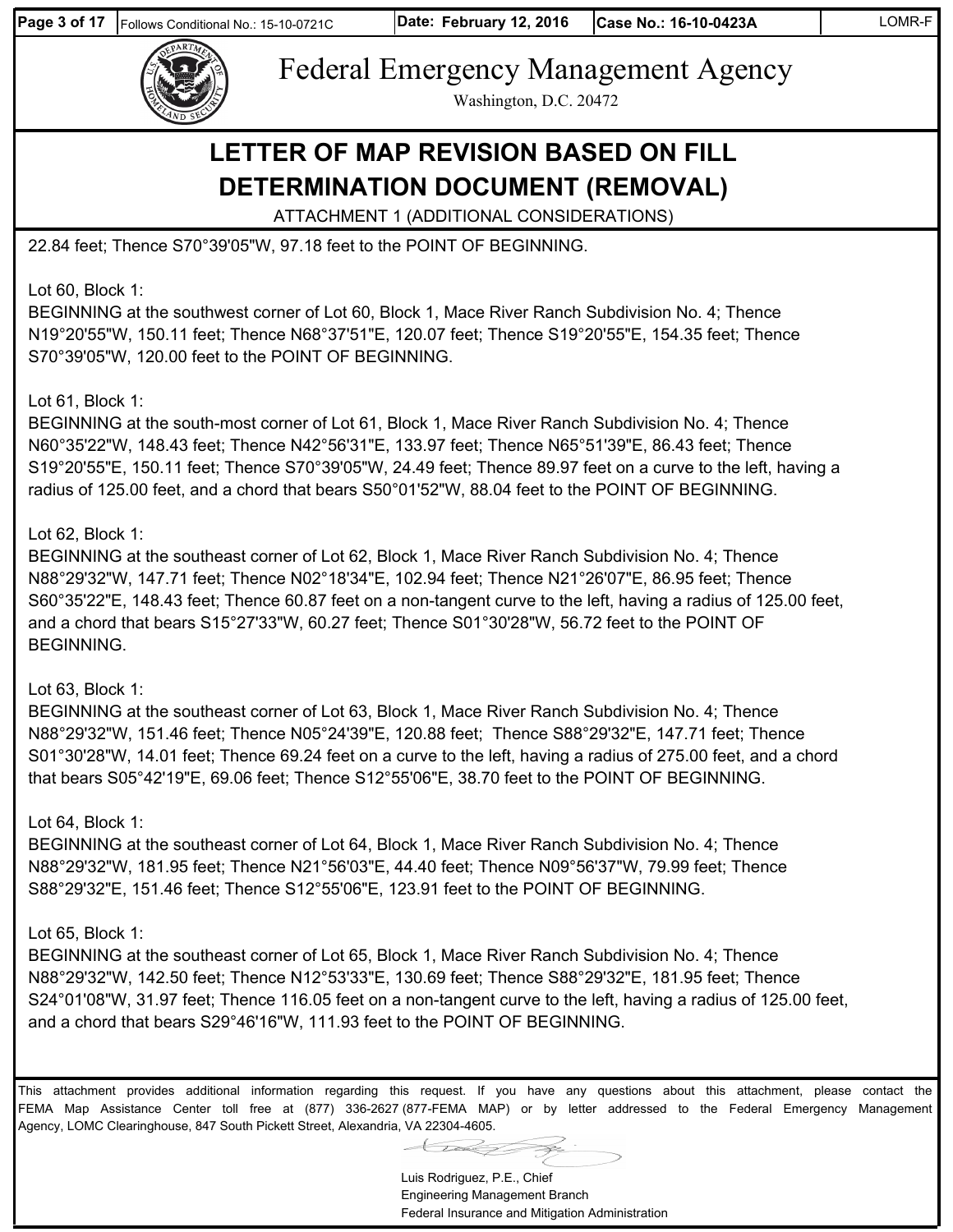

Federal Emergency Management Agency Washington, D.C. 20472

# **LETTER OF MAP REVISION BASED ON FILL DETERMINATION DOCUMENT (REMOVAL)**

ATTACHMENT 1 (ADDITIONAL CONSIDERATIONS)

#### Lot 66, Block 1:

BEGINNING at the southeast corner of Lot 66, Block 1, Mace River Ranch Subdivision No. 4; Thence N88°29'32"W, 127.52 feet; Thence N09°47'29"W, 122.37 feet; Thence S88°29'32"E, 142.50 feet; Thence 13.49 feet on a non-tangent curve to the left, having a radius of 125.00 feet, and a chord that bears S00°05'01"W, 13.48 feet; Thence S03°00'28"E, 96.46 feet; Thence 10.42 feet on a curve to the left, having a radius of 225.00 feet, and a chord that bears S04°20'04"E, 10.42 feet to the POINT OF BEGINNING.

#### Lot 67, Block 1:

BEGINNING at the southeast corner of Lot 67, Block 1, Mace River Ranch Subdivision No. 4; Thence N88°29'32"W, 135.28 feet; Thence N05°14'45"W, 120.84 feet; Thence S88°29'32"E, 127.52 feet; Thence 20.70 feet on a non-tangent curve to the left, having a radius of 225.00 feet, and a chord that bears S08°17'48"E, 20.69 feet; Thence S10°55'56"E, 66.73 feet; Thence 34.75 feet on a curve to the right, having a radius of 175.00 feet, and a chord that bears S05°14'39"E, 34.69 feet to the POINT OF BEGINNING.

#### Lot 68, Block 1:

BEGINNING at the southeast corner of Lot 68, Block 1, Mace River Ranch Subdivision No. 4; Thence N88°29'32"W, 128.91 feet; Thence N04°16'16"E, 120.14 feet; Thence S88°29'32"E, 135.28 feet; Thence 23.14 feet on a non-tangent curve to the right, having a radius of 175.00 feet, and a chord that bears S04°13'55"W, 23.12 feet; Thence S08°01'13"W, 97.53 feet to the POINT OF BEGINNING.

#### Lot 69, Block 1:

BEGINNING at the southeast corner of Lot 69, Block 1, Mace River Ranch Subdivision No. 4; Thence N88°29'32"W, 128.55 feet; Thence N04°26'10"E, 120.16 feet; Thence S88°29'32"E, 128.91 feet; Thence 34.35 feet on a non-tangent curve to the left, having a radius of 457.20 feet, and a chord that bears S06°56'35"W, 34.34 feet; Thence S03°40'43"W, 85.88 feet to the POINT OF BEGINNING.

#### Lot 70, Block 1:

BEGINNING at the southeast corner of Lot 70, Block 1, Mace River Ranch Subdivision No. 4; Thence S76°57'08"W, 135.60 feet; Thence N05°01'52"W, 76.13 feet; Thence N09°48'11"E, 71.69 feet; Thence S88°29'32"E, 128.55 feet; Thence S03°40'43"W, 76.40 feet; Thence 36.49 feet on a curve to the left, having a radius of 125.00 feet, and a chord that bears S04°41'05"E, 36.36 feet to the POINT OF BEGINNING.

#### Lot 71, Block 1:

BEGINNING at the east-most corner of Lot 71, Block 1, Mace River Ranch Subdivision No. 4; Thence S38°17'32"W, 168.76 feet; Thence N32°02'12"W, 100.09 feet; Thence N12°10'30"W, 88.88 feet; Thence N76°57'08"E, 135.60 feet; Thence 84.34 feet on a non-tangent curve to the left, having a radius of 125.00 feet, and a chord that bears S32°22'40"E, 82.75 feet to the POINT OF BEGINNING.

Luis Rodriguez, P.E., Chief Engineering Management Branch Federal Insurance and Mitigation Administration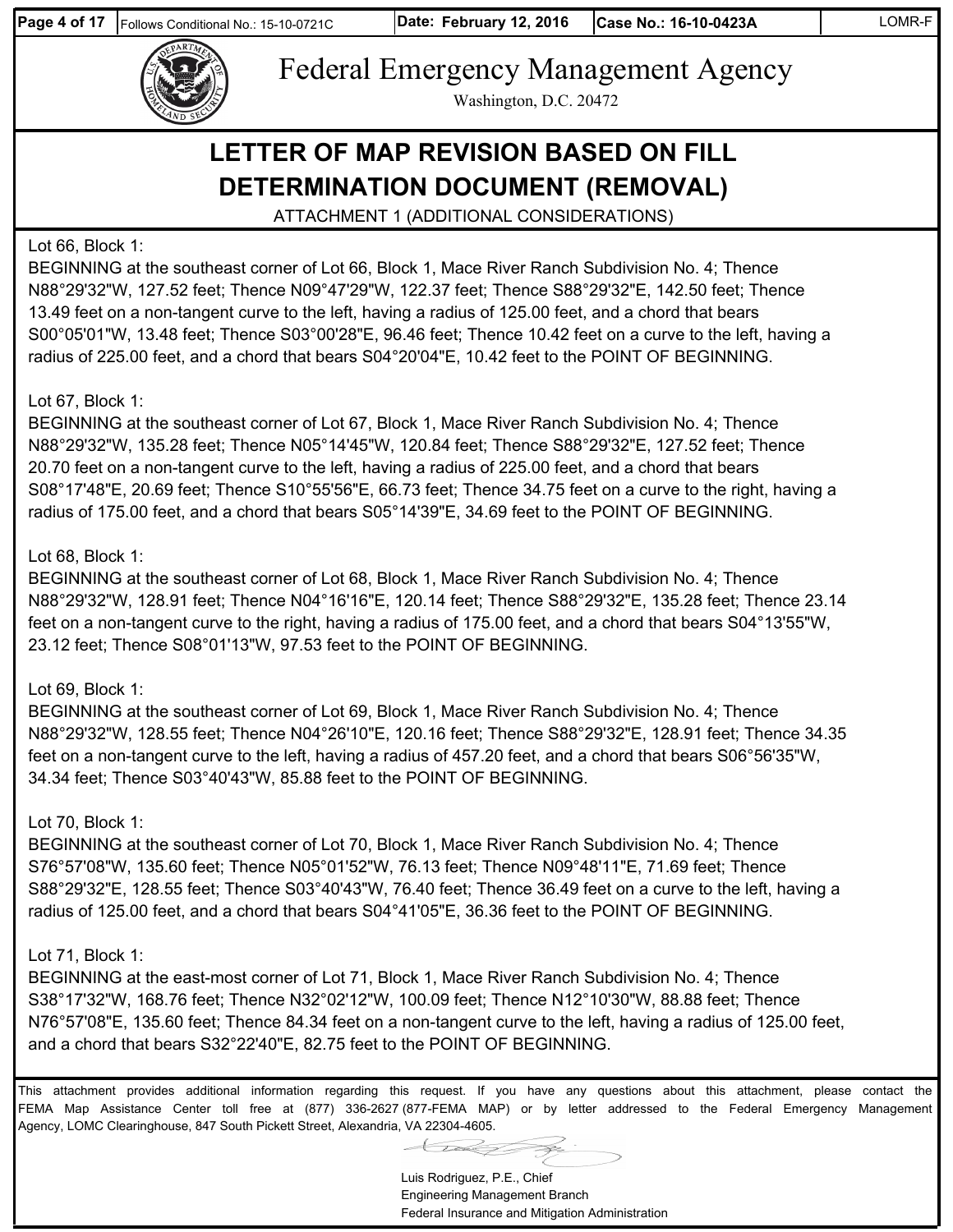

Federal Emergency Management Agency Washington, D.C. 20472

# **LETTER OF MAP REVISION BASED ON FILL DETERMINATION DOCUMENT (REMOVAL)**

ATTACHMENT 1 (ADDITIONAL CONSIDERATIONS)

Lot 72, Block 1:

BEGINNING at the southeast corner of Lot 72, Block 1, Mace River Ranch Subdivision No. 4; Thence N88°29'32"W, 220.81 feet; Thence N23°09'37"W, 16.21 feet; Thence N38°17'32"E, 168.76 feet; Thence 80.25 feet on a non-tangent curve to the left, having a radius of 125.00 feet, and a chord that bears S70°06'00"E, 78.88 feet; Thence S88°29'32"E, 57.73 feet; Thence S43°29'32"E, 28.28 feet; Thence S01°30'28"W, 47.35 feet; Thence 37.50 feet on a curve to the right, having a radius of 50.00 feet, and a chord that bears S22°59'35"W, 36.63 feet; Thence 27.05 feet on a curve to the left, having a radius of 52.50 feet, and a chord that bears S29°43'11"W, 26.75 feet to the POINT OF BEGINNING.

#### Lot 73, Block 1:

BEGINNING at the east-most corner of Lot 73, Block 1, Mace River Ranch Subdivision No. 4; Thence S36°03'06"W, 169.74 feet; Thence N57°04'54"W, 91.48 feet; Thence N23°09'37"E, 162.42 feet; Thence S88°29'32"E, 220.81 feet; Thence 63.14 feet on a non-tangent curve to the left, having a radius of 52.50 feet, and a chord that bears S19°29'36"E, 59.40 feet to the POINT OF BEGINNING.

#### Lot 74, Block 1:

BEGINNING at the northeast corner of Lot 74, Block 1, Mace River Ranch Subdivision No. 4; Thence S32°59'23"E, 148.65 feet; Thence S43°12'21"W, 44.04 feet; Thence N84°15'20"W, 211.22 feet; Thence N36°03'06"E, 169.74 feet; Thence 63.26 feet on a non-tangent curve to the left, having a radius of 52.50 feet, and a chord that bears S88°28'08"W, 59.50 feet to the POINT OF BEGINNING.

#### Lot 83, Block 1:

BEGINNING at the east-most corner of Lot 83, Block 1, Mace River Ranch Subdivision No. 4; Thence S55°23'14"W, 119.05 feet; Thence N85°58'48"W, 60.25 feet; Thence N12°00'19"W, 136.74 feet; Thence 184.88 feet on a non-tangent curve to the right, having a radius of 125.00 feet, and a chord that bears S76°59'02"E, 168.48 feet; Thence S34°36'46"E, 39.37 feet to the POINT OF BEGINNING.

#### Lot 84, Block 1:

BEGINNING at the east-most corner of Lot 84, Block 1, Mace River Ranch Subdivision No. 4; Thence S55°23'14"W, 110.00 feet; Thence N38°55'25"W, 120.34 feet; Thence N55°23'14"E, 119.05 feet; Thence S34°36'46"E, 120.00 feet to the POINT OF BEGINNING.

#### Lot 86, Block 1:

BEGINNING at the south-most corner of Lot 86, Block 1, Mace River Ranch Subdivision No. 4; Thence N54°48'10"W, 121.09 feet; Thence N19°28'56"E, 38.23 feet; Thence N04°35'17"W, 30.41 feet; Thence N64°26'34"E, 121.54 feet; Thence S38°44'03"E, 96.80 feet; Thence S02°37'40"W, 30.02 feet; Thence

This attachment provides additional information regarding this request. If you have any questions about this attachment, please contact the FEMA Map Assistance Center toll free at (877) 336-2627 (877-FEMA MAP) or by letter addressed to the Federal Emergency Management Agency, LOMC Clearinghouse, 847 South Pickett Street, Alexandria, VA 22304-4605.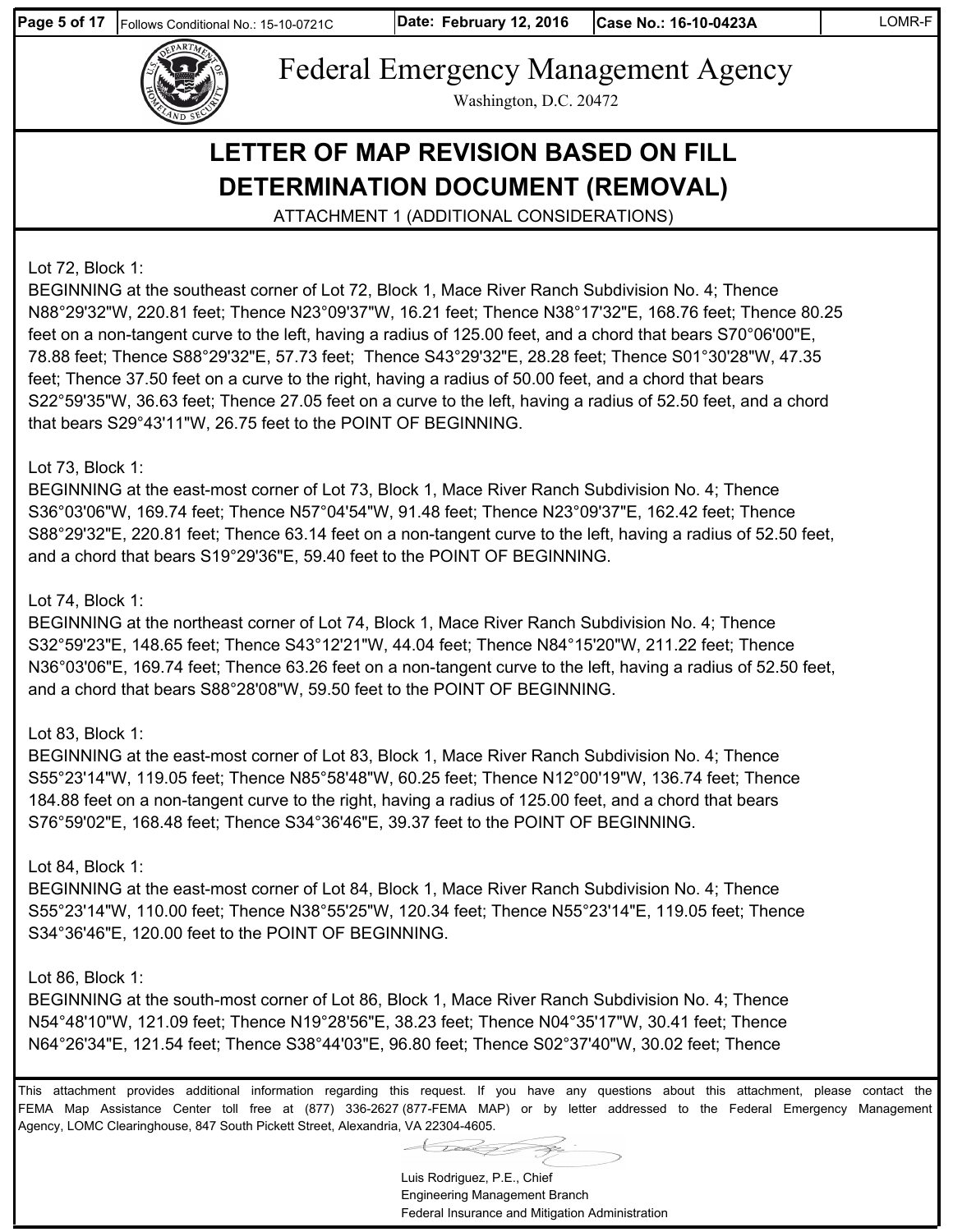

Washington, D.C. 20472

## **LETTER OF MAP REVISION BASED ON FILL DETERMINATION DOCUMENT (REMOVAL)**

ATTACHMENT 1 (ADDITIONAL CONSIDERATIONS)

S43°59'24"W, 115.48 feet to the POINT OF BEGINNING.

Lot 87, Block 1:

BEGINNING at the south-most corner of Lot 87, Block 1, Mace River Ranch Subdivision No. 4; Thence N54°48'10"W, 112.48 feet; Thence N39°53'31"E, 118.99 feet; Thence S54°48'10"E, 121.09 feet; Thence S43°59'24"W, 120.00 feet to the POINT OF BEGINNING.

Lot 88, Block 1:

BEGINNING at the south-most corner of Lot 88, Block 1, Mace River Ranch Subdivision No. 4; Thence N54°48'10"W, 121.58 feet; Thence N46°24'01"E, 122.92 feet; Thence S54°48'10"E, 112.48 feet; Thence S43°59'24"W, 71.74 feet; Thence 49.87 feet on a curve to the left, having a radius of 325.00 feet, and a chord that bears S39°35'37"W, 49.83 feet to the POINT OF BEGINNING.

#### Lot 98, Block 1:

BEGINNING at the northeast corner of Lot 98, Block 1, Mace River Ranch Subdivision No. 4; Thence S42°32'17"W, 131.09 feet; Thence N84°54'38"W, 80.38 feet; Thence N00°02'15"W, 127.37 feet; Thence S80°06'10"E, 138.42 feet; Thence 35.70 feet on a curve to the right, having a radius of 75.00 feet, and a chord that bears S66°27'59"E, 35.36 feet to the POINT OF BEGINNING.

#### Lot 99, Block 1:

BEGINNING at the east-most corner of Lot 99, Block 1, Mace River Ranch Subdivision No. 4; Thence S64°26'34"W, 118.89 feet; Thence N32°29'54"W, 91.66 feet; Thence N42°32'17"E, 131.09 feet; Thence 35.70 feet on a non-tangent curve to the right, having a radius of 75.00 feet, and a chord that bears S39°11'37"E, 35.36 feet; Thence S25°33'26"E, 105.52 feet to the POINT OF BEGINNING.

#### **DETERMINATION TABLE (CONTINUED)**

| <b>LOT</b> | <b>BLOCK</b><br><b>SECTION</b> | <b>SUBDIVISION</b>        | <b>STREET</b>            | <b>OUTCOME</b><br>WHAT IS<br><b>REMOVED FROM</b><br>THE SFHA | <b>FLOOD</b><br>ZONE | <b>1% ANNUAL</b><br><b>CHANCE</b><br><b>FLOOD</b><br><b>ELEVATION</b><br>(NAVD 88) | LOWEST<br><b>ADJACENT</b><br><b>GRADE</b><br><b>ELEVATION</b><br>(NAVD 88) | <b>LOWEST</b><br>LOT<br><b>ELEVATION</b><br>(NAVD 88) |
|------------|--------------------------------|---------------------------|--------------------------|--------------------------------------------------------------|----------------------|------------------------------------------------------------------------------------|----------------------------------------------------------------------------|-------------------------------------------------------|
| 69         |                                | Mace River<br>Ranch No. 4 | South Brentbrook<br>Lane | Portion of<br>Property                                       | (shaded)             |                                                                                    | $- -$                                                                      | 2545.7 feet                                           |
| 87         |                                | Mace River<br>Ranch No. 4 | West Windbreaker<br>Lane | Portion of<br>Property                                       | х<br>(shaded)        |                                                                                    |                                                                            | 2546.8 feet                                           |

Luis Rodriguez, P.E., Chief Engineering Management Branch Federal Insurance and Mitigation Administration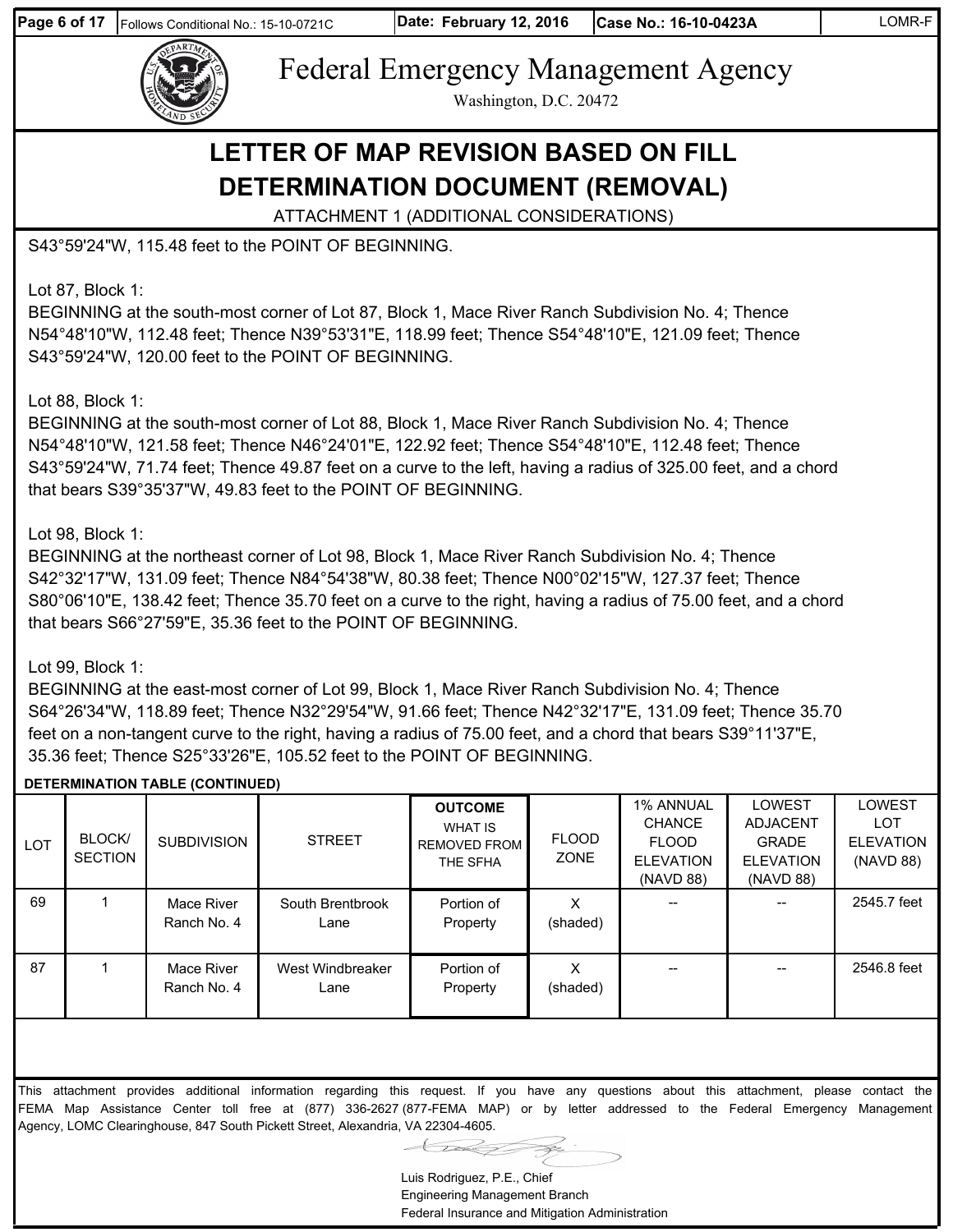**Page 7 of 17** Follows Conditional No.: 15-10-0721C

**Date: Case No.: 16-10-0423A** LOMR-F



# Federal Emergency Management Agency

Washington, D.C. 20472

|                 |                          |                           | LETTER OF MAP REVISION BASED ON FILL<br>DETERMINATION DOCUMENT (REMOVAL)<br>ATTACHMENT 1 (ADDITIONAL CONSIDERATIONS)                        |                                                                     |                          |                                                                             |                                                                            |                                                       |
|-----------------|--------------------------|---------------------------|---------------------------------------------------------------------------------------------------------------------------------------------|---------------------------------------------------------------------|--------------------------|-----------------------------------------------------------------------------|----------------------------------------------------------------------------|-------------------------------------------------------|
| LOT             | BLOCK/<br><b>SECTION</b> | <b>SUBDIVISION</b>        | <b>STREET</b>                                                                                                                               | <b>OUTCOME</b><br><b>WHAT IS</b><br><b>REMOVED FROM</b><br>THE SFHA | <b>FLOOD</b><br>ZONE     | 1% ANNUAL<br><b>CHANCE</b><br><b>FLOOD</b><br><b>ELEVATION</b><br>(NAVD 88) | LOWEST<br><b>ADJACENT</b><br><b>GRADE</b><br><b>ELEVATION</b><br>(NAVD 88) | LOWEST<br><b>LOT</b><br><b>ELEVATION</b><br>(NAVD 88) |
| 99              | $\mathbf{1}$             | Mace River<br>Ranch No. 4 | West Fence Post<br>Lane                                                                                                                     | Portion of<br>Property                                              | X<br>(shaded)            |                                                                             |                                                                            | 2547.2 feet                                           |
| 58              | $\mathbf{1}$             | Mace River<br>Ranch No. 4 | South Brentbrook<br>Lane                                                                                                                    | Portion of<br>Property                                              | $\mathsf{X}$<br>(shaded) | 2545.6 feet                                                                 | $-$                                                                        | 2545.7 feet                                           |
| 59 - 60         | $\mathbf{1}$             | Mace River<br>Ranch No. 4 | South Brentbrook<br>Lane                                                                                                                    | Portion of<br>Property                                              | $\times$<br>(shaded)     | 2545.3 feet                                                                 |                                                                            | 2545.4 feet                                           |
| 61, 63<br>$-66$ | $\mathbf{1}$             | Mace River<br>Ranch No. 4 | South Brentbrook<br>Lane                                                                                                                    | Portion of<br>Property                                              | $\mathsf{X}$<br>(shaded) | 2544.9 feet                                                                 | $-$                                                                        | 2544.9 feet                                           |
| 62              | $\mathbf{1}$             | Mace River<br>Ranch No. 4 | South Brentbrook<br>Lane                                                                                                                    | Portion of<br>Property                                              | $\times$<br>(shaded)     | 2544.6 feet                                                                 |                                                                            | 2544.8 feet                                           |
| 67-68           | $\mathbf{1}$             | Mace River<br>Ranch No. 4 | South Brentbrook<br>Lane                                                                                                                    | Portion of<br>Property                                              | $\mathsf{X}$<br>(shaded) | 2545.3 feet                                                                 |                                                                            | 2545.5 feet                                           |
| 70-73           | $\mathbf{1}$             | Mace River<br>Ranch No. 4 | South Brentbrook<br>Lane                                                                                                                    | Portion of<br>Property                                              | $\times$<br>(shaded)     | 2545.3 feet                                                                 |                                                                            | 2545.4 feet                                           |
| 74              | $\mathbf{1}$             | Mace River<br>Ranch No. 4 | South Brentbrook<br>Lane                                                                                                                    | Portion of<br>Property                                              | $\times$<br>(shaded)     | 2545.6 feet                                                                 | $-$                                                                        | 2545.8 feet                                           |
| $83 - 84$       | $\mathbf{1}$             | Mace River<br>Ranch No. 4 | West Windbreaker<br>Lane                                                                                                                    | Portion of<br>Property                                              | $\mathsf{X}$<br>(shaded) | 2547.5 feet                                                                 |                                                                            | 2547.7 feet                                           |
| 86              | $\mathbf 1$              | Mace River<br>Ranch No. 4 | West Windbreaker<br>Lane                                                                                                                    | Portion of<br>Property                                              | $\mathsf{X}$<br>(shaded) | 2546.5 feet                                                                 |                                                                            | 2547.3 feet                                           |
| 88, 98          | $\mathbf 1$              | Mace River<br>Ranch No. 4 | West Windbreaker<br>Lane, West Fence<br>Post Lane                                                                                           | Portion of<br>Property                                              | $\mathsf{X}$<br>(shaded) | 2545.6 feet                                                                 |                                                                            | 2545.7 feet                                           |
|                 |                          |                           | This attachment provides additional information regarding this request. If you have any questions about this attachment, please contact the |                                                                     |                          |                                                                             |                                                                            |                                                       |

This attachment provides additional information regarding this request. If you have any questions about this attachment, please contact the FEMA Map Assistance Center toll free at (877) 336-2627 (877-FEMA MAP) or by letter addressed to the Federal Emergency Management Agency, LOMC Clearinghouse, 847 South Pickett Street, Alexandria, VA 22304-4605.

Luis Rodriguez, P.E., Chief

Engineering Management Branch Federal Insurance and Mitigation Administration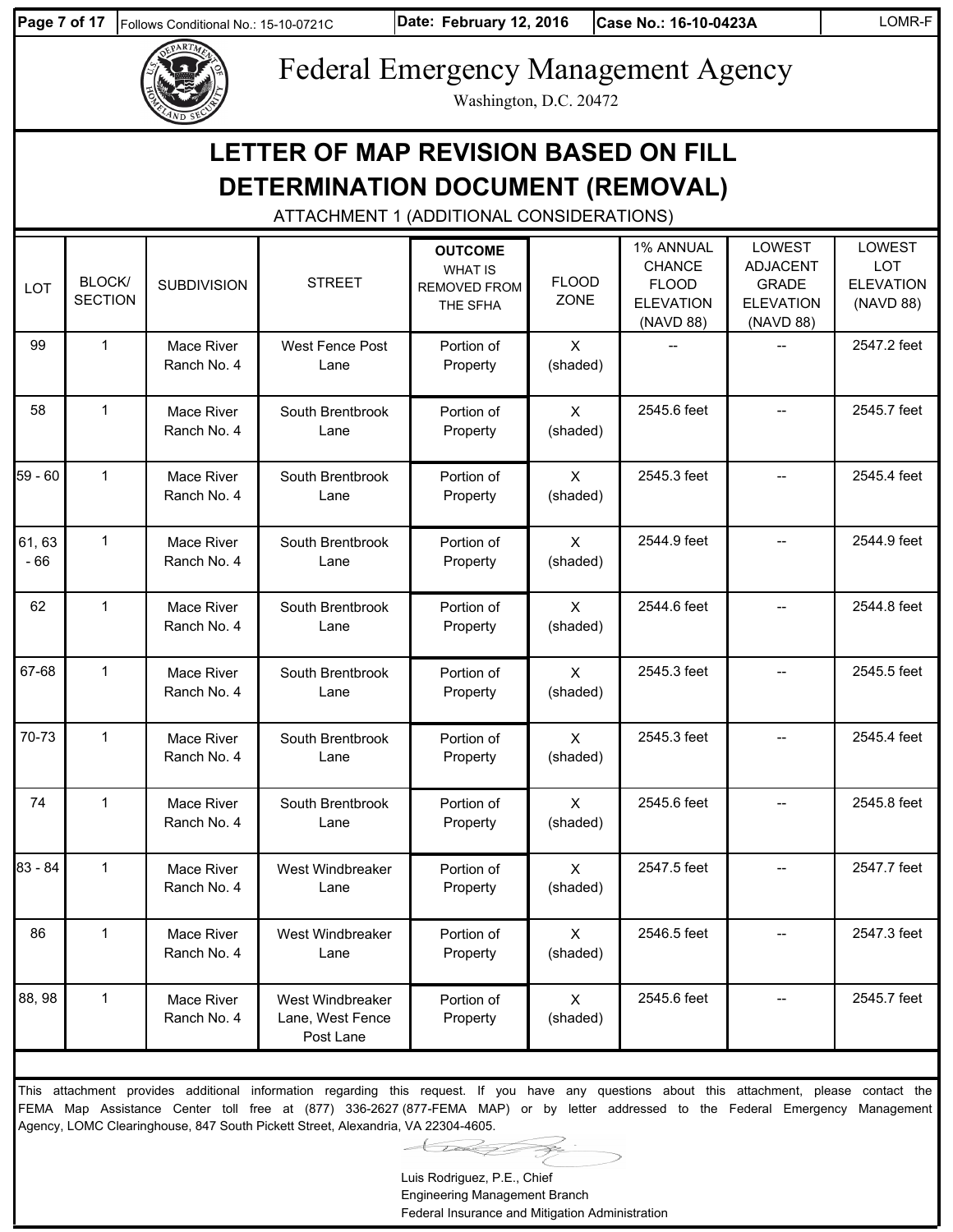

Washington, D.C. 20472

# **LETTER OF MAP REVISION BASED ON FILL DETERMINATION DOCUMENT (REMOVAL)**

ATTACHMENT 1 (ADDITIONAL CONSIDERATIONS)

#### **FILL RECOMMENDATION (This Additional Consideration applies to the preceding 14 Properties.)**

The minimum NFIP criteria for removal of the subject area based on fill have been met for this request and the community in which the property is located has certified that the area and any subsequent structure(s) built on the filled area are reasonably safe from flooding. FEMA's Technical Bulletin 10-01 provides guidance for the construction of buildings on land elevated above the base flood elevation through the placement of fill. A copy of Technical Bulletin 10-01 can be obtained by calling the FEMA Map Assistance Center toll free at (877) 336-2627 (877-FEMA MAP) or from our web site at http://www.fema.gov/mit/tb1001.pdf. Although the minimum NFIP standards no longer apply to this area, some communities may have floodplain management regulations that are more restrictive and may continue to enforce some or all of their requirements in areas outside the Special Flood Hazard Area.

#### **PORTIONS OF THE PROPERTY REMAIN IN THE SFHA (This Additional Consideration applies to the preceding 14 Properties.)**

Portions of this property, but not the subject of the Determination/Comment document, may remain in the Special Flood Hazard Area. Therefore, any future construction or substantial improvement on the property remains subject to Federal, State/Commonwealth, and local regulations for floodplain management.

#### **REVISED BY LETTER OF MAP REVISION (This Additional Consideration applies to the preceding 14 Properties.)**

The effective National Flood Insurance Program map for the subject property, has since been revised by a Letter of Map Revision (LOMR) dated 4/28/2009. The 4/28/2009 LOMR has been used in making the determination/comment for the subject property.

### **STUDY UNDERWAY (This Additional Consideration applies to all properties in the LOMR-F DETERMINATION DOCUMENT (REMOVAL))**

This determination is based on the flood data presently available. However, the Federal Emergency Management Agency is currently revising the National Flood Insurance Program (NFIP) map for the community. New flood data could be generated that may affect this property. When the new NFIP map is issued it will supersede this determination. The Federal requirement for the purchase of flood insurance will then be based on the newly revised NFIP map.

This attachment provides additional information regarding this request. If you have any questions about this attachment, please contact the FEMA Map Assistance Center toll free at (877) 336-2627 (877-FEMA MAP) or by letter addressed to the Federal Emergency Management Agency, LOMC Clearinghouse, 847 South Pickett Street, Alexandria, VA 22304-4605.

> Luis Rodriguez, P.E., Chief Engineering Management Branch

Federal Insurance and Mitigation Administration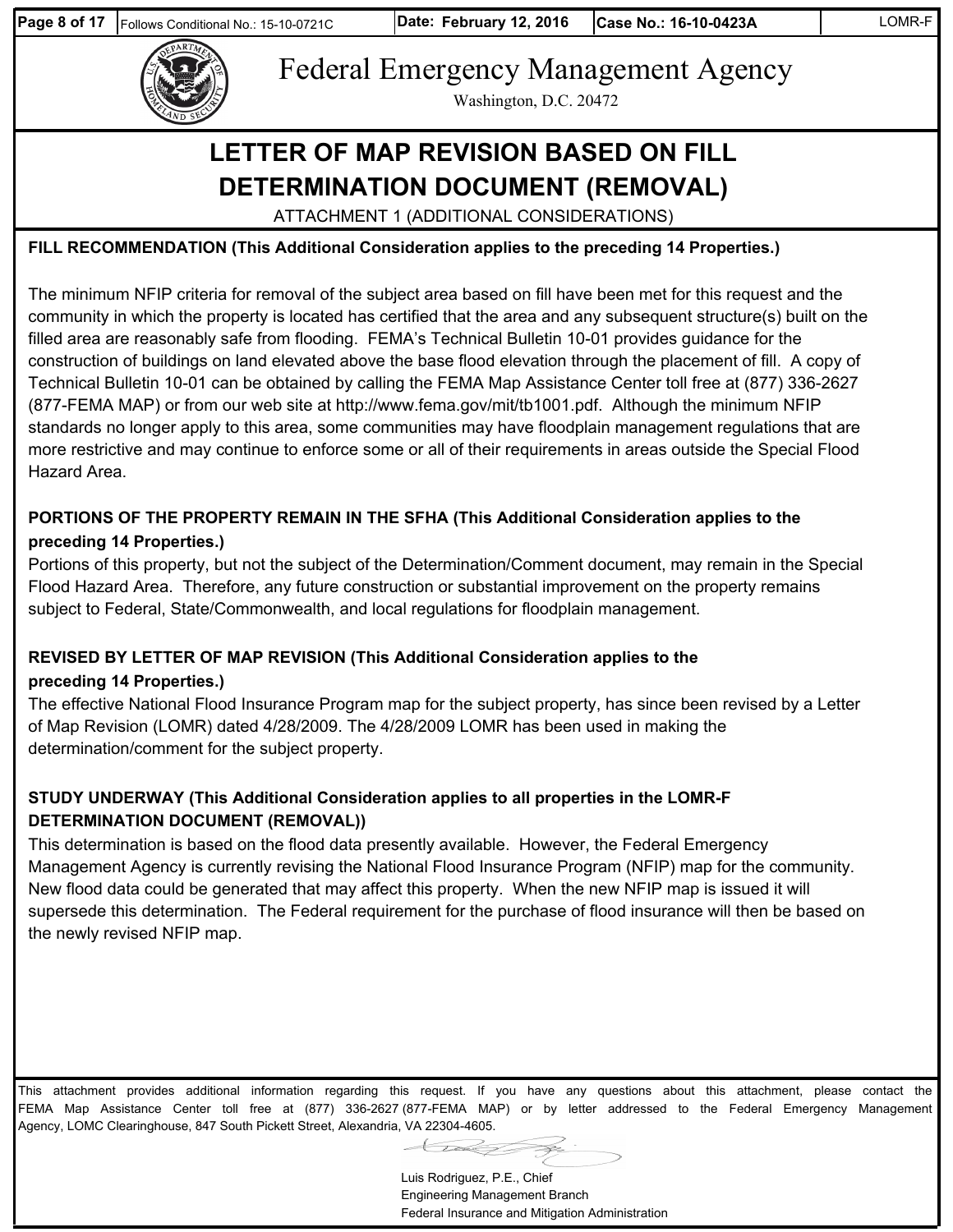| Page 9 of 17     |                                                                                                                                                                                                                                                                                                                                                                                                                                                                                                                                                                                                                                                                                                                                                                                                                                                                                                                                                                                                                                                                                                                                                                                                                                                                                                                                                                                                                                                                                                           | Follows Conditional No.: 15-10-0721C                             |                                            | Date: February 12, 2016<br>Case No.: 16-10-0423A                                                                                                                                                                                                                                                     |                                                                                                                                             |                             |  | LOMR-F                                                                      |                                                                            |                                                       |  |
|------------------|-----------------------------------------------------------------------------------------------------------------------------------------------------------------------------------------------------------------------------------------------------------------------------------------------------------------------------------------------------------------------------------------------------------------------------------------------------------------------------------------------------------------------------------------------------------------------------------------------------------------------------------------------------------------------------------------------------------------------------------------------------------------------------------------------------------------------------------------------------------------------------------------------------------------------------------------------------------------------------------------------------------------------------------------------------------------------------------------------------------------------------------------------------------------------------------------------------------------------------------------------------------------------------------------------------------------------------------------------------------------------------------------------------------------------------------------------------------------------------------------------------------|------------------------------------------------------------------|--------------------------------------------|------------------------------------------------------------------------------------------------------------------------------------------------------------------------------------------------------------------------------------------------------------------------------------------------------|---------------------------------------------------------------------------------------------------------------------------------------------|-----------------------------|--|-----------------------------------------------------------------------------|----------------------------------------------------------------------------|-------------------------------------------------------|--|
|                  |                                                                                                                                                                                                                                                                                                                                                                                                                                                                                                                                                                                                                                                                                                                                                                                                                                                                                                                                                                                                                                                                                                                                                                                                                                                                                                                                                                                                                                                                                                           |                                                                  |                                            |                                                                                                                                                                                                                                                                                                      | <b>Federal Emergency Management Agency</b><br>Washington, D.C. 20472                                                                        |                             |  |                                                                             |                                                                            |                                                       |  |
|                  |                                                                                                                                                                                                                                                                                                                                                                                                                                                                                                                                                                                                                                                                                                                                                                                                                                                                                                                                                                                                                                                                                                                                                                                                                                                                                                                                                                                                                                                                                                           |                                                                  |                                            | LETTER OF MAP REVISION BASED ON FILL                                                                                                                                                                                                                                                                 |                                                                                                                                             |                             |  |                                                                             |                                                                            |                                                       |  |
|                  | DETERMINATION DOCUMENT (REMOVAL)<br><b>LEGAL PROPERTY DESCRIPTION</b><br><b>COMMUNITY AND MAP PANEL INFORMATION</b>                                                                                                                                                                                                                                                                                                                                                                                                                                                                                                                                                                                                                                                                                                                                                                                                                                                                                                                                                                                                                                                                                                                                                                                                                                                                                                                                                                                       |                                                                  |                                            |                                                                                                                                                                                                                                                                                                      |                                                                                                                                             |                             |  |                                                                             |                                                                            |                                                       |  |
| <b>COMMUNITY</b> |                                                                                                                                                                                                                                                                                                                                                                                                                                                                                                                                                                                                                                                                                                                                                                                                                                                                                                                                                                                                                                                                                                                                                                                                                                                                                                                                                                                                                                                                                                           |                                                                  | CITY OF EAGLE, ADA COUNTY,<br><b>IDAHO</b> | Lots 44 through 77, 79 through 84, 86 through 94, 96 through 104,<br>and 106 through 110, Block 1, Mace River Subdivision No. 4, as<br>shown on the Plat recorded as Instrument No. 2015-092951, in Plat<br>Book 109, Pages 15356 through 15364, in the Office of the Recorder,<br>Ada County, Idaho |                                                                                                                                             |                             |  |                                                                             |                                                                            |                                                       |  |
|                  | <b>AFFECTED</b>                                                                                                                                                                                                                                                                                                                                                                                                                                                                                                                                                                                                                                                                                                                                                                                                                                                                                                                                                                                                                                                                                                                                                                                                                                                                                                                                                                                                                                                                                           | <b>COMMUNITY NO.: 160003</b><br>NUMBER: 16001C0153H; 16001C0161H |                                            |                                                                                                                                                                                                                                                                                                      | The portions of properties are more particularly described by the<br>following metes and bounds:                                            |                             |  |                                                                             |                                                                            |                                                       |  |
|                  | <b>MAP PANEL</b>                                                                                                                                                                                                                                                                                                                                                                                                                                                                                                                                                                                                                                                                                                                                                                                                                                                                                                                                                                                                                                                                                                                                                                                                                                                                                                                                                                                                                                                                                          | DATE: 2/19/2003; 2/19/2003                                       |                                            |                                                                                                                                                                                                                                                                                                      |                                                                                                                                             |                             |  |                                                                             |                                                                            |                                                       |  |
|                  |                                                                                                                                                                                                                                                                                                                                                                                                                                                                                                                                                                                                                                                                                                                                                                                                                                                                                                                                                                                                                                                                                                                                                                                                                                                                                                                                                                                                                                                                                                           |                                                                  | <b>FLOODING SOURCE: BOISE RIVER</b>        |                                                                                                                                                                                                                                                                                                      | APPROXIMATE LATITUDE & LONGITUDE OF PROPERTY: 43.686, -116.367<br><b>SOURCE OF LAT &amp; LONG: GOOGLE EARTH PRO</b><br><b>DATUM: NAD 83</b> |                             |  |                                                                             |                                                                            |                                                       |  |
|                  | <b>DETERMINATION</b>                                                                                                                                                                                                                                                                                                                                                                                                                                                                                                                                                                                                                                                                                                                                                                                                                                                                                                                                                                                                                                                                                                                                                                                                                                                                                                                                                                                                                                                                                      |                                                                  |                                            |                                                                                                                                                                                                                                                                                                      |                                                                                                                                             |                             |  |                                                                             |                                                                            |                                                       |  |
| LOT              | BLOCK/<br><b>SECTION</b>                                                                                                                                                                                                                                                                                                                                                                                                                                                                                                                                                                                                                                                                                                                                                                                                                                                                                                                                                                                                                                                                                                                                                                                                                                                                                                                                                                                                                                                                                  |                                                                  | <b>SUBDIVISION</b>                         | <b>STREET</b>                                                                                                                                                                                                                                                                                        | <b>OUTCOME</b><br><b>WHAT IS</b><br><b>REMOVED FROM</b><br>THE SFHA                                                                         | <b>FLOOD</b><br><b>ZONE</b> |  | 1% ANNUAL<br><b>CHANCE</b><br><b>FLOOD</b><br><b>ELEVATION</b><br>(NAVD 88) | LOWEST<br><b>ADJACENT</b><br><b>GRADE</b><br><b>ELEVATION</b><br>(NAVD 88) | LOWEST<br><b>LOT</b><br><b>ELEVATION</b><br>(NAVD 88) |  |
| 44 - 49          | 1                                                                                                                                                                                                                                                                                                                                                                                                                                                                                                                                                                                                                                                                                                                                                                                                                                                                                                                                                                                                                                                                                                                                                                                                                                                                                                                                                                                                                                                                                                         |                                                                  | Mace River<br>Ranch No. 4                  | West Windbreaker<br>Lane                                                                                                                                                                                                                                                                             | Property                                                                                                                                    | $\times$<br>(shaded)        |  |                                                                             |                                                                            | 2549.7 feet                                           |  |
|                  | Special Flood Hazard Area (SFHA) - The SFHA is an area that would be inundated by the flood having a 1-percent chance of being<br>equaled or exceeded in any given year (base flood).<br>ADDITIONAL CONSIDERATIONS (Please refer to the appropriate section on Attachment 1 for the additional considerations listed below.)<br>LEGAL PROPERTY DESCRIPTION<br>PORTIONS REMAIN IN THE SFHA<br>DETERMINATION TABLE (CONTINUED)<br>REVISED BY LETTER OF MAP REVISION<br>FILL RECOMMENDATION<br><b>STUDY UNDERWAY</b><br>This document provides the Federal Emergency Management Agency's determination regarding a request for a Letter of Map Revision based<br>on Fill for the property described above. Using the information submitted and the effective National Flood Insurance Program (NFIP) map, we<br>have determined that the property(ies) is/are not located in the SFHA, an area inundated by the flood having a 1-percent chance of being<br>equaled or exceeded in any given year (base flood). This document revises the effective NFIP map to remove the subject property from the<br>SFHA located on the effective NFIP map; therefore, the Federal mandatory flood insurance requirement does not apply. However, the lender<br>has the option to continue the flood insurance requirement to protect its financial risk on the loan. A Preferred Risk Policy (PRP) is available for<br>buildings located outside the SFHA. Information about the PRP and how one can apply is enclosed. |                                                                  |                                            |                                                                                                                                                                                                                                                                                                      |                                                                                                                                             |                             |  |                                                                             |                                                                            |                                                       |  |

This determination is based on the flood data presently available. The enclosed documents provide additional information regarding this determination. If you have any questions about this document, please contact the FEMA Map Assistance Center toll free at (877) 336-2627 (877-FEMA MAP) or by letter addressed to the Federal Emergency Management Agency, LOMC Clearinghouse, 847 South Pickett Street, Alexandria, VA 22304-4605.

 $\overline{D}$ Ź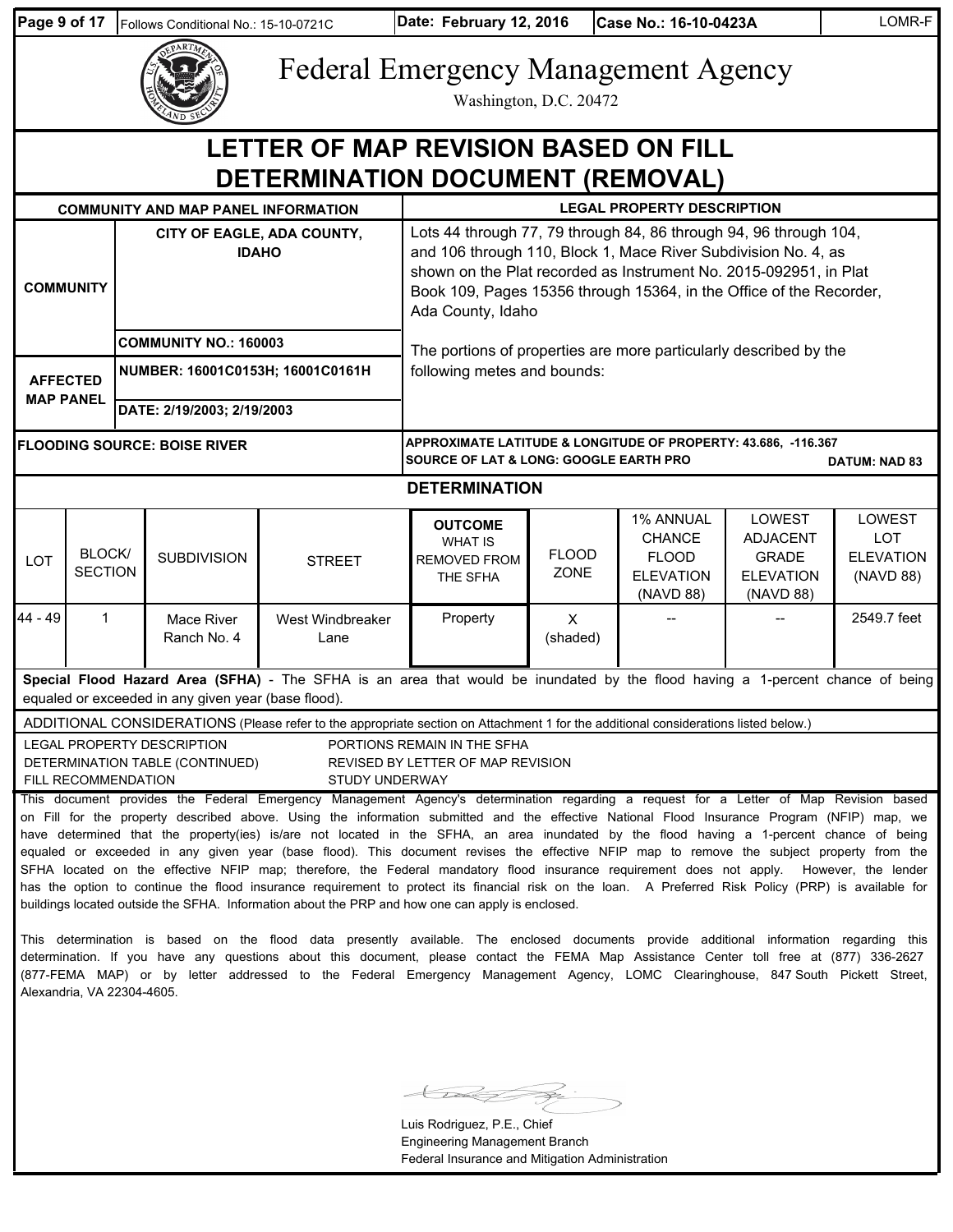**Page 10 of 17** Follows Conditional No.: 15-10-0721C



Federal Emergency Management Agency

Washington, D.C. 20472

# **LETTER OF MAP REVISION BASED ON FILL DETERMINATION DOCUMENT (REMOVAL)**

ATTACHMENT 1 (ADDITIONAL CONSIDERATIONS)

### **LEGAL PROPERTY DESCRIPTION (CONTINUED)**

#### Lot 54, Block 1:

BEGINNING at the southwest corner of Lot 54, Block 1, Mace River Ranch Subdivision No. 4; Thence N26°12'55"W, 108.88 feet; Thence 11.12 feet on a curve to the left, having a radius of 650.00 feet, and a chord that bears N26°42'19"W, 11.12 feet; Thence N63°47'05"E, 146.55 feet; Thence N89°38'40"E, 64.15 feet; Thence S00°21'20"E, 79.62 feet; Thence S34°35'01"E, 20.60 feet; Thence S63°47'05"W, 172.45 feet to the POINT OF BEGINNING.

#### Lot 55, Block 1:

BEGINNING at the northwest corner of Lot 55, Block 1, Mace River Ranch Subdivision No. 4; Thence N52°30'49"E, 144.12 feet; Thence S33°11'59"E, 145.17 feet; Thence S63°47'05"W, 146.55 feet; Thence 116.74 feet on a non-tangent curve to the left, having a radius of 650.00 feet, and a chord that bears N32°20'27"W, 116.59 feet to the POINT OF BEGINNING.

#### Lot 56, Block 1:

BEGINNING at the west-most corner of Lot 56, Block 1, Mace River Ranch Subdivision No. 4; Thence N41°23'25"E, 149.65 feet; Thence S39°25'55"E, 148.70 feet; Thence S52°30'49"W, 144.12 feet; Thence 32.97 feet on a non-tangent curve to the left, having a radius of 650.00 feet, and a chord that bears N38°56'22"W, 32.97 feet; Thence N40°23'33"W, 52.01 feet; Thence 35.14 feet on a curve to the left, having a radius of 245.00 feet, and a chord that bears N44°30'04"W, 35.11 feet to the POINT OF BEGINNING.

#### Lot 57, Block 1:

BEGINNING at the southwest corner of Lot 57, Block 1, Mace River Ranch Subdivision No. 4; Thence N17°54'08"E, 156.08 feet; Thence S66°43'37"E, 87.83 feet; Thence S52°53'56"E, 92.15 feet; Thence S41°23'25"W, 149.65 feet; Thence 117.64 feet on a non-tangent curve to the left, having a radius of 245.00 feet, a central angle of 27°30'37", and a chord that bears N62°21'54"W, 116.51 feet to the POINT OF BEGINNING.

#### Lot 58, Block 1:

BEGINNING at the southwest corner of Lot 58, Block 1, Mace River Ranch Subdivision No. 4; Thence N03°00'50"W, 158.98 feet; Thence N86°54'07"E, 85.66 feet; Thence S80°34'51"E, 90.07 feet; Thence S17°54'08"W, 156.08 feet; Thence 119.24 feet on a non-tangent curve to the left, having a radius of 245.00 feet, and a chord that bears S89°56'16"W, 118.06 feet to the POINT OF BEGINNING.

#### Lot 59, Block 1:

BEGINNING at the southwest corner of Lot 59, Block 1, Mace River Ranch Subdivision No. 4; Thence N19°20'55"W, 154.35 feet; Thence N71°38'36"E, 164.74 feet; Thence S03°00'50"E, 158.98 feet; Thence 22.85 feet on a non-tangent curve to the left, having a radius of 245.00 feet, and a chord that bears S73°19'25"W,

Luis Rodriguez, P.E., Chief Engineering Management Branch Federal Insurance and Mitigation Administration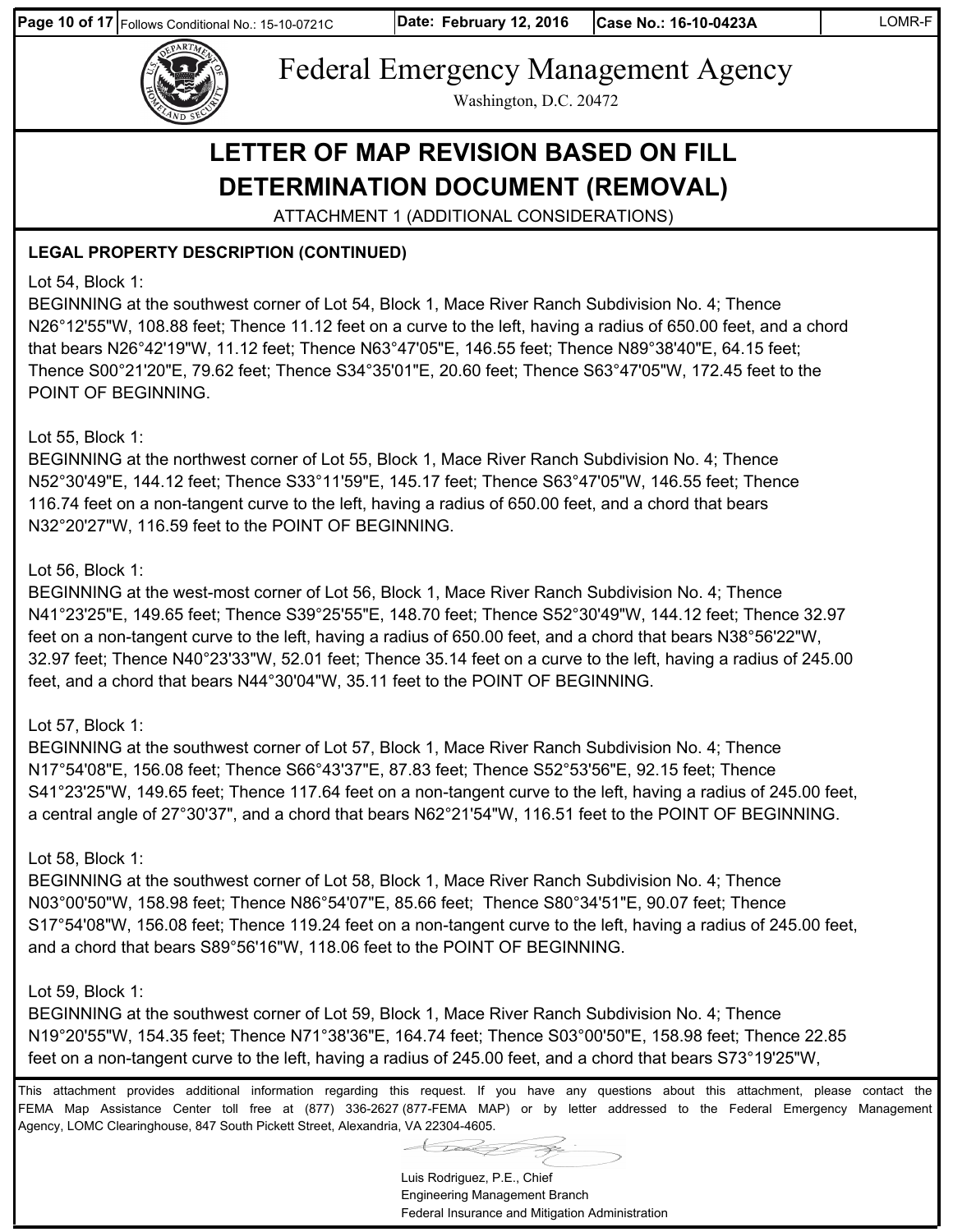**Page 11 of 17** Follows Conditional No.: 15-10-0721C



Federal Emergency Management Agency

Washington, D.C. 20472

# **LETTER OF MAP REVISION BASED ON FILL DETERMINATION DOCUMENT (REMOVAL)**

ATTACHMENT 1 (ADDITIONAL CONSIDERATIONS)

22.84 feet; Thence S70°39'05"W, 97.18 feet to the POINT OF BEGINNING.

Lot 60, Block 1:

BEGINNING at the southwest corner of Lot 60, Block 1, Mace River Ranch Subdivision No. 4; Thence N19°20'55"W, 150.11 feet; Thence N68°37'51"E, 120.07 feet; Thence S19°20'55"E, 154.35 feet; Thence S70°39'05"W, 120.00 feet to the POINT OF BEGINNING.

#### Lot 61, Block 1:

BEGINNING at the south-most corner of Lot 61, Block 1, Mace River Ranch Subdivision No. 4; Thence N60°35'22"W, 148.43 feet; Thence N42°56'31"E, 133.97 feet; Thence N65°51'39"E, 86.43 feet; Thence S19°20'55"E, 150.11 feet; Thence S70°39'05"W, 24.49 feet; Thence 89.97 feet on a curve to the left, having a radius of 125.00 feet, and a chord that bears S50°01'52"W, 88.04 feet to the POINT OF BEGINNING.

### Lot 62, Block 1:

BEGINNING at the southeast corner of Lot 62, Block 1, Mace River Ranch Subdivision No. 4; Thence N88°29'32"W, 147.71 feet; Thence N02°18'34"E, 102.94 feet; Thence N21°26'07"E, 86.95 feet; Thence S60°35'22"E, 148.43 feet; Thence 60.87 feet on a non-tangent curve to the left, having a radius of 125.00 feet, and a chord that bears S15°27'33"W, 60.27 feet; Thence S01°30'28"W, 56.72 feet to the POINT OF BEGINNING.

#### Lot 63, Block 1:

BEGINNING at the southeast corner of Lot 63, Block 1, Mace River Ranch Subdivision No. 4; Thence N88°29'32"W, 151.46 feet; Thence N05°24'39"E, 120.88 feet; Thence S88°29'32"E, 147.71 feet; Thence S01°30'28"W, 14.01 feet; Thence 69.24 feet on a curve to the left, having a radius of 275.00 feet, and a chord that bears S05°42'19"E, 69.06 feet; Thence S12°55'06"E, 38.70 feet to the POINT OF BEGINNING.

### Lot 64, Block 1:

BEGINNING at the southeast corner of Lot 64, Block 1, Mace River Ranch Subdivision No. 4; Thence N88°29'32"W, 181.95 feet; Thence N21°56'03"E, 44.40 feet; Thence N09°56'37"W, 79.99 feet; Thence S88°29'32"E, 151.46 feet; Thence S12°55'06"E, 123.91 feet to the POINT OF BEGINNING.

### Lot 65, Block 1:

BEGINNING at the southeast corner of Lot 65, Block 1, Mace River Ranch Subdivision No. 4; Thence N88°29'32"W, 142.50 feet; Thence N12°53'33"E, 130.69 feet; Thence S88°29'32"E, 181.95 feet; Thence S24°01'08"W, 31.97 feet; Thence 116.05 feet on a non-tangent curve to the left, having a radius of 125.00 feet, and a chord that bears S29°46'16"W, 111.93 feet to the POINT OF BEGINNING.

Luis Rodriguez, P.E., Chief Engineering Management Branch Federal Insurance and Mitigation Administration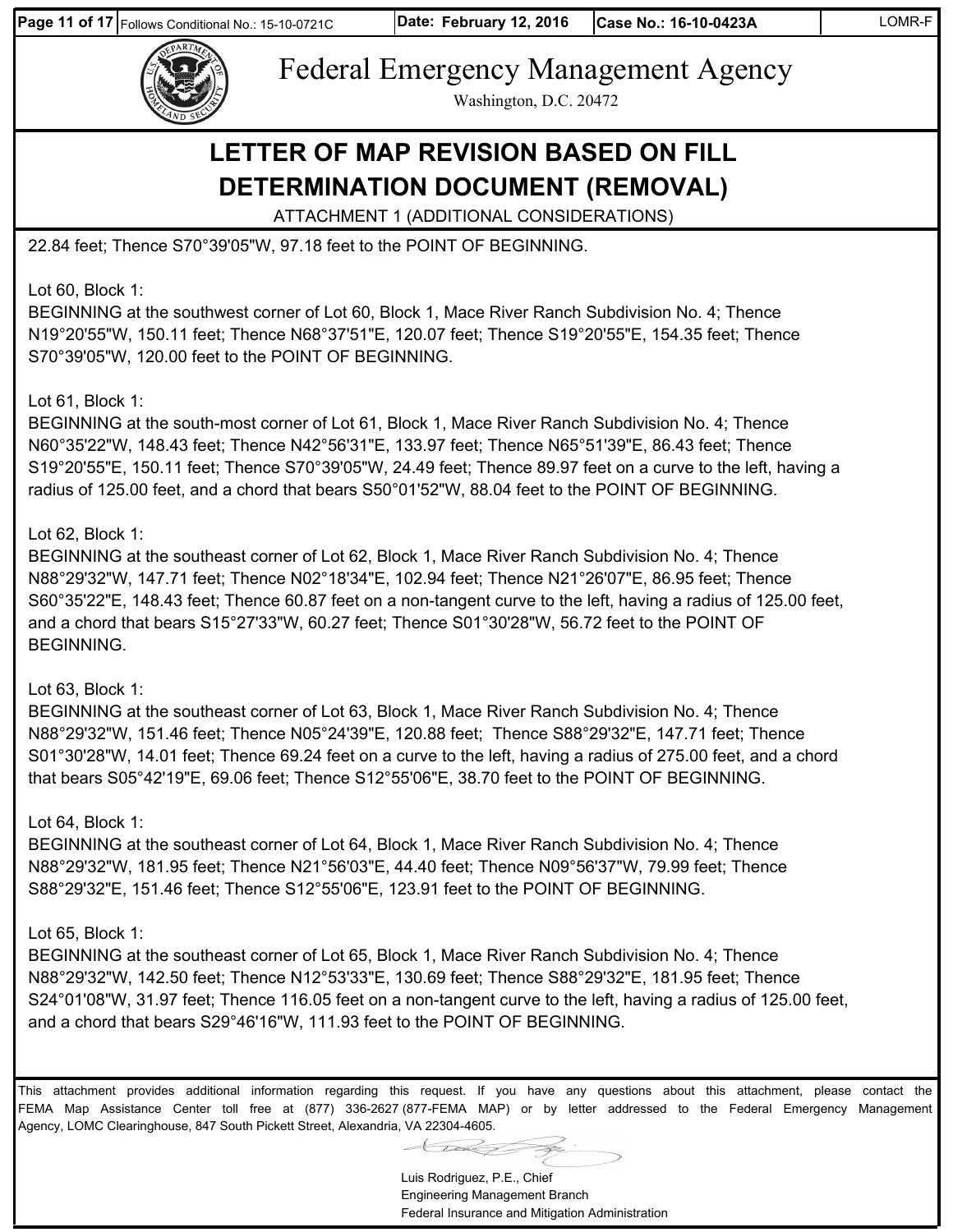**Page 12 of 17** Follows Conditional No.: 15-10-0721C



Federal Emergency Management Agency

Washington, D.C. 20472

# **LETTER OF MAP REVISION BASED ON FILL DETERMINATION DOCUMENT (REMOVAL)**

ATTACHMENT 1 (ADDITIONAL CONSIDERATIONS)

#### Lot 66, Block 1:

BEGINNING at the southeast corner of Lot 66, Block 1, Mace River Ranch Subdivision No. 4; Thence N88°29'32"W, 127.52 feet; Thence N09°47'29"W, 122.37 feet; Thence S88°29'32"E, 142.50 feet; Thence 13.49 feet on a non-tangent curve to the left, having a radius of 125.00 feet, and a chord that bears S00°05'01"W, 13.48 feet; Thence S03°00'28"E, 96.46 feet; Thence 10.42 feet on a curve to the left, having a radius of 225.00 feet, and a chord that bears S04°20'04"E, 10.42 feet to the POINT OF BEGINNING.

#### Lot 67, Block 1:

BEGINNING at the southeast corner of Lot 67, Block 1, Mace River Ranch Subdivision No. 4; Thence N88°29'32"W, 135.28 feet; Thence N05°14'45"W, 120.84 feet; Thence S88°29'32"E, 127.52 feet; Thence 20.70 feet on a non-tangent curve to the left, having a radius of 225.00 feet, and a chord that bears S08°17'48"E, 20.69 feet; Thence S10°55'56"E, 66.73 feet; Thence 34.75 feet on a curve to the right, having a radius of 175.00 feet, and a chord that bears S05°14'39"E, 34.69 feet to the POINT OF BEGINNING.

#### Lot 68, Block 1:

BEGINNING at the southeast corner of Lot 68, Block 1, Mace River Ranch Subdivision No. 4; Thence N88°29'32"W, 128.91 feet; Thence N04°16'16"E, 120.14 feet; Thence S88°29'32"E, 135.28 feet; Thence 23.14 feet on a non-tangent curve to the right, having a radius of 175.00 feet, and a chord that bears S04°13'55"W, 23.12 feet; Thence S08°01'13"W, 97.53 feet to the POINT OF BEGINNING.

#### Lot 69, Block 1:

BEGINNING at the southeast corner of Lot 69, Block 1, Mace River Ranch Subdivision No. 4; Thence N88°29'32"W, 128.55 feet; Thence N04°26'10"E, 120.16 feet; Thence S88°29'32"E, 128.91 feet; Thence 34.35 feet on a non-tangent curve to the left, having a radius of 457.20 feet, and a chord that bears S06°56'35"W, 34.34 feet; Thence S03°40'43"W, 85.88 feet to the POINT OF BEGINNING.

#### Lot 70, Block 1:

BEGINNING at the southeast corner of Lot 70, Block 1, Mace River Ranch Subdivision No. 4; Thence S76°57'08"W, 135.60 feet; Thence N05°01'52"W, 76.13 feet; Thence N09°48'11"E, 71.69 feet; Thence S88°29'32"E, 128.55 feet; Thence S03°40'43"W, 76.40 feet; Thence 36.49 feet on a curve to the left, having a radius of 125.00 feet, and a chord that bears S04°41'05"E, 36.36 feet to the POINT OF BEGINNING.

#### Lot 71, Block 1:

BEGINNING at the east-most corner of Lot 71, Block 1, Mace River Ranch Subdivision No. 4; Thence S38°17'32"W, 168.76 feet; Thence N32°02'12"W, 100.09 feet; Thence N12°10'30"W, 88.88 feet; Thence N76°57'08"E, 135.60 feet; Thence 84.34 feet on a non-tangent curve to the left, having a radius of 125.00 feet, and a chord that bears S32°22'40"E, 82.75 feet to the POINT OF BEGINNING.

Luis Rodriguez, P.E., Chief Engineering Management Branch Federal Insurance and Mitigation Administration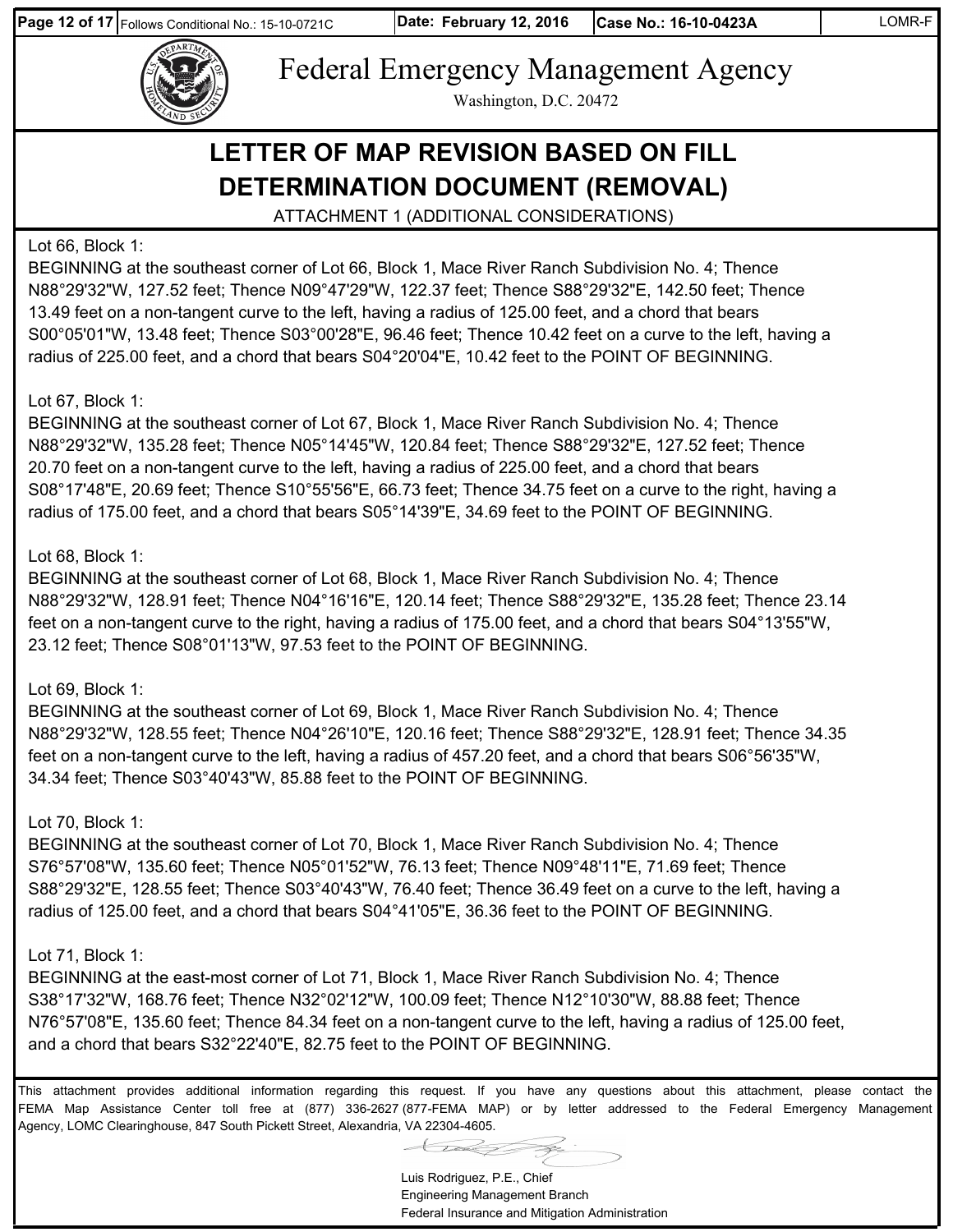**Page 13 of 17** Follows Conditional No.: 15-10-0721C



Federal Emergency Management Agency Washington, D.C. 20472

# **LETTER OF MAP REVISION BASED ON FILL DETERMINATION DOCUMENT (REMOVAL)**

ATTACHMENT 1 (ADDITIONAL CONSIDERATIONS)

Lot 72, Block 1:

BEGINNING at the southeast corner of Lot 72, Block 1, Mace River Ranch Subdivision No. 4; Thence N88°29'32"W, 220.81 feet; Thence N23°09'37"W, 16.21 feet; Thence N38°17'32"E, 168.76 feet; Thence 80.25 feet on a non-tangent curve to the left, having a radius of 125.00 feet, and a chord that bears S70°06'00"E, 78.88 feet; Thence S88°29'32"E, 57.73 feet; Thence S43°29'32"E, 28.28 feet; Thence S01°30'28"W, 47.35 feet; Thence 37.50 feet on a curve to the right, having a radius of 50.00 feet, and a chord that bears S22°59'35"W, 36.63 feet; Thence 27.05 feet on a curve to the left, having a radius of 52.50 feet, and a chord that bears S29°43'11"W, 26.75 feet to the POINT OF BEGINNING.

#### Lot 73, Block 1:

BEGINNING at the east-most corner of Lot 73, Block 1, Mace River Ranch Subdivision No. 4; Thence S36°03'06"W, 169.74 feet; Thence N57°04'54"W, 91.48 feet; Thence N23°09'37"E, 162.42 feet; Thence S88°29'32"E, 220.81 feet; Thence 63.14 feet on a non-tangent curve to the left, having a radius of 52.50 feet, and a chord that bears S19°29'36"E, 59.40 feet to the POINT OF BEGINNING.

#### Lot 74, Block 1:

BEGINNING at the northeast corner of Lot 74, Block 1, Mace River Ranch Subdivision No. 4; Thence S32°59'23"E, 148.65 feet; Thence S43°12'21"W, 44.04 feet; Thence N84°15'20"W, 211.22 feet; Thence N36°03'06"E, 169.74 feet; Thence 63.26 feet on a non-tangent curve to the left, having a radius of 52.50 feet, and a chord that bears S88°28'08"W, 59.50 feet to the POINT OF BEGINNING.

#### Lot 83, Block 1:

BEGINNING at the east-most corner of Lot 83, Block 1, Mace River Ranch Subdivision No. 4; Thence S55°23'14"W, 119.05 feet; Thence N85°58'48"W, 60.25 feet; Thence N12°00'19"W, 136.74 feet; Thence 184.88 feet on a non-tangent curve to the right, having a radius of 125.00 feet, and a chord that bears S76°59'02"E, 168.48 feet; Thence S34°36'46"E, 39.37 feet to the POINT OF BEGINNING.

#### Lot 84, Block 1:

BEGINNING at the east-most corner of Lot 84, Block 1, Mace River Ranch Subdivision No. 4; Thence S55°23'14"W, 110.00 feet; Thence N38°55'25"W, 120.34 feet; Thence N55°23'14"E, 119.05 feet; Thence S34°36'46"E, 120.00 feet to the POINT OF BEGINNING.

#### Lot 86, Block 1:

BEGINNING at the south-most corner of Lot 86, Block 1, Mace River Ranch Subdivision No. 4; Thence N54°48'10"W, 121.09 feet; Thence N19°28'56"E, 38.23 feet; Thence N04°35'17"W, 30.41 feet; Thence N64°26'34"E, 121.54 feet; Thence S38°44'03"E, 96.80 feet; Thence S02°37'40"W, 30.02 feet; Thence

This attachment provides additional information regarding this request. If you have any questions about this attachment, please contact the FEMA Map Assistance Center toll free at (877) 336-2627 (877-FEMA MAP) or by letter addressed to the Federal Emergency Management Agency, LOMC Clearinghouse, 847 South Pickett Street, Alexandria, VA 22304-4605.

Luis Rodriguez, P.E., Chief

Engineering Management Branch Federal Insurance and Mitigation Administration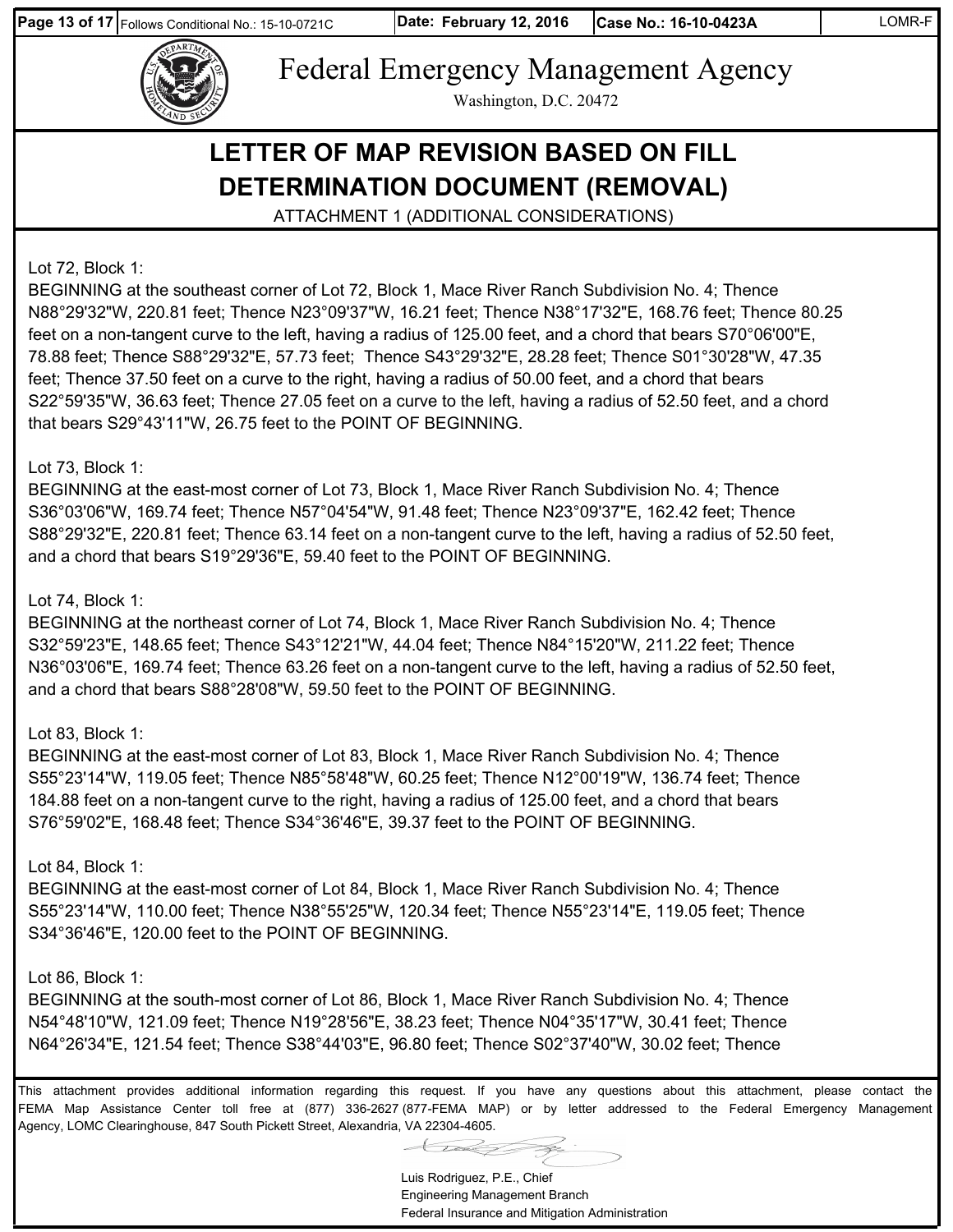**Page 14 of 17** Follows Conditional No.: 15-10-0721C





Federal Emergency Management Agency

Washington, D.C. 20472

## **LETTER OF MAP REVISION BASED ON FILL DETERMINATION DOCUMENT (REMOVAL)**

ATTACHMENT 1 (ADDITIONAL CONSIDERATIONS)

S43°59'24"W, 115.48 feet to the POINT OF BEGINNING.

Lot 87, Block 1:

BEGINNING at the south-most corner of Lot 87, Block 1, Mace River Ranch Subdivision No. 4; Thence N54°48'10"W, 112.48 feet; Thence N39°53'31"E, 118.99 feet; Thence S54°48'10"E, 121.09 feet; Thence S43°59'24"W, 120.00 feet to the POINT OF BEGINNING.

Lot 88, Block 1:

BEGINNING at the south-most corner of Lot 88, Block 1, Mace River Ranch Subdivision No. 4; Thence N54°48'10"W, 121.58 feet; Thence N46°24'01"E, 122.92 feet; Thence S54°48'10"E, 112.48 feet; Thence S43°59'24"W, 71.74 feet; Thence 49.87 feet on a curve to the left, having a radius of 325.00 feet, and a chord that bears S39°35'37"W, 49.83 feet to the POINT OF BEGINNING.

#### Lot 98, Block 1:

BEGINNING at the northeast corner of Lot 98, Block 1, Mace River Ranch Subdivision No. 4; Thence S42°32'17"W, 131.09 feet; Thence N84°54'38"W, 80.38 feet; Thence N00°02'15"W, 127.37 feet; Thence S80°06'10"E, 138.42 feet; Thence 35.70 feet on a curve to the right, having a radius of 75.00 feet, and a chord that bears S66°27'59"E, 35.36 feet to the POINT OF BEGINNING.

#### Lot 99, Block 1:

BEGINNING at the east-most corner of Lot 99, Block 1, Mace River Ranch Subdivision No. 4; Thence S64°26'34"W, 118.89 feet; Thence N32°29'54"W, 91.66 feet; Thence N42°32'17"E, 131.09 feet; Thence 35.70 feet on a non-tangent curve to the right, having a radius of 75.00 feet, and a chord that bears S39°11'37"E, 35.36 feet; Thence S25°33'26"E, 105.52 feet to the POINT OF BEGINNING.

#### **DETERMINATION TABLE (CONTINUED)**

| <b>LOT</b> | BLOCK/<br><b>SECTION</b> | <b>SUBDIVISION</b>        | <b>STREET</b>                                       | <b>OUTCOME</b><br>WHAT IS<br><b>REMOVED FROM</b><br>THE SFHA | <b>FLOOD</b><br>ZONE | <b>1% ANNUAL</b><br><b>CHANCE</b><br><b>FLOOD</b><br><b>ELEVATION</b> | <b>LOWEST</b><br><b>ADJACENT</b><br><b>GRADE</b><br><b>ELEVATION</b> | <b>LOWEST</b><br>LOT<br><b>ELEVATION</b><br>(NAVD 88) |
|------------|--------------------------|---------------------------|-----------------------------------------------------|--------------------------------------------------------------|----------------------|-----------------------------------------------------------------------|----------------------------------------------------------------------|-------------------------------------------------------|
| 52 - 53 l  |                          | Mace River<br>Ranch No. 4 | South Hiddenwood<br>Lane                            | Property                                                     | (shaded)             | (NAVD 88)                                                             | (NAVD 88)<br>--                                                      | 2548.9 feet                                           |
| 75 - 77 l  |                          | Mace River<br>Ranch No. 4 | South Brentbrook<br>Lane & West<br>Windbreaker Lane | Property                                                     | х<br>(shaded)        |                                                                       |                                                                      | 2547.7 feet                                           |

Luis Rodriguez, P.E., Chief Engineering Management Branch Federal Insurance and Mitigation Administration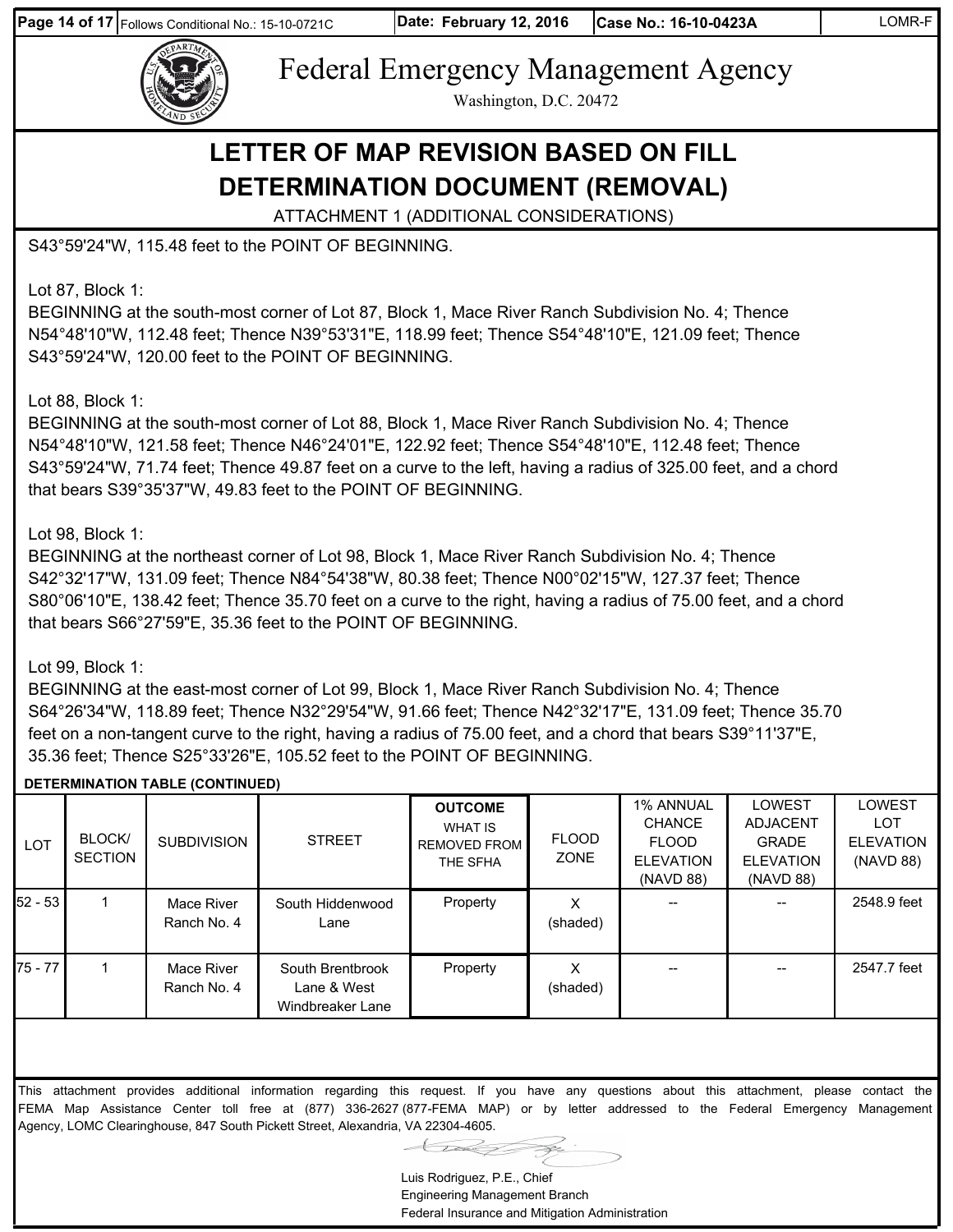**Page 15 of 17** Follows Conditional No.: 15-10-0721C

**Date: Case No.: 16-10-0423A** LOMR-F



# Federal Emergency Management Agency

Washington, D.C. 20472

|                | DETERMINATION DOCUMENT (REMOVAL)<br>ATTACHMENT 1 (ADDITIONAL CONSIDERATIONS) |                           |                                                     |                                                                     |                          |                                                                      |                                                                                   |                                                       |  |  |  |  |
|----------------|------------------------------------------------------------------------------|---------------------------|-----------------------------------------------------|---------------------------------------------------------------------|--------------------------|----------------------------------------------------------------------|-----------------------------------------------------------------------------------|-------------------------------------------------------|--|--|--|--|
| <b>LOT</b>     | <b>BLOCK/</b><br><b>SECTION</b>                                              | <b>SUBDIVISION</b>        | <b>STREET</b>                                       | <b>OUTCOME</b><br><b>WHAT IS</b><br><b>REMOVED FROM</b><br>THE SFHA | <b>FLOOD</b><br>ZONE     | 1% ANNUAL<br>CHANCE<br><b>FLOOD</b><br><b>ELEVATION</b><br>(NAVD 88) | <b>LOWEST</b><br><b>ADJACENT</b><br><b>GRADE</b><br><b>ELEVATION</b><br>(NAVD 88) | LOWEST<br><b>LOT</b><br><b>ELEVATION</b><br>(NAVD 88) |  |  |  |  |
| 91             | $\mathbf{1}$                                                                 | Mace River<br>Ranch No. 4 | South Brentbrook<br>Lane                            | Property                                                            | $\mathsf{X}$<br>(shaded) |                                                                      |                                                                                   | 2546.5 feet                                           |  |  |  |  |
| 96             | $\mathbf{1}$                                                                 | Mace River<br>Ranch No. 4 | South Brentbrook<br>Lane                            | Property                                                            | $\sf X$<br>(shaded)      |                                                                      |                                                                                   | 2545.7 feet                                           |  |  |  |  |
| $101 -$<br>104 | $\mathbf{1}$                                                                 | Mace River<br>Ranch No. 4 | <b>West Fence Post</b><br>Lane                      | Property                                                            | $\mathsf{X}$<br>(shaded) |                                                                      |                                                                                   | 2547.2 feet                                           |  |  |  |  |
| $106 -$<br>109 | $\mathbf{1}$                                                                 | Mace River<br>Ranch No. 4 | South Brentbrook<br>Lane & South<br>Hiddenwood Lane | Property                                                            | $\sf X$<br>(shaded)      |                                                                      |                                                                                   | 2547.1 feet                                           |  |  |  |  |
| $50 - 51$      | $\mathbf{1}$                                                                 | Mace River<br>Ranch No. 4 | West Fence Post<br>Lane                             | Property                                                            | $\mathsf{X}$<br>(shaded) | 2547.5 feet                                                          |                                                                                   | 2548.5 feet                                           |  |  |  |  |
| 79 - 81        | $\mathbf{1}$                                                                 | Mace River<br>Ranch No. 4 | West Windbreaker<br>Lane                            | Property                                                            | X<br>(shaded)            | 2546.5 feet                                                          |                                                                                   | 2547.3 feet                                           |  |  |  |  |
| 82             | $\mathbf{1}$                                                                 | Mace River<br>Ranch No. 4 | West Windbreaker<br>Lane                            | Property                                                            | $\mathsf{X}$<br>(shaded) | 2547.5 feet                                                          |                                                                                   | 2547.5 feet                                           |  |  |  |  |
| 89 - 90        | 1                                                                            | Mace River<br>Ranch No. 4 | West Windbreaker<br>Lane                            | Property                                                            | X<br>(shaded)            | 2545.6 feet                                                          |                                                                                   | 2545.7 feet                                           |  |  |  |  |
| 92             | $\mathbf{1}$                                                                 | Mace River<br>Ranch No. 4 | South Brentbrook<br>Lane                            | Property                                                            | $\times$<br>(shaded)     | 2545.3 feet                                                          |                                                                                   | 2545.4 feet                                           |  |  |  |  |
| 93 - 94        | $\mathbf{1}$                                                                 | Mace River<br>Ranch No. 4 | South Brentbrook<br>Lane                            | Property                                                            | $\mathsf{X}$<br>(shaded) | 2544.9 feet                                                          |                                                                                   | 2545.2 feet                                           |  |  |  |  |
| 97             | $\mathbf{1}$                                                                 | Mace River<br>Ranch No. 4 | West Fence Post<br>Lane                             | Property                                                            | $\mathsf{X}$<br>(shaded) | 2545.3 feet                                                          | $-$                                                                               | 2545.5 feet                                           |  |  |  |  |

FEMA Map Assistance Center toll free at (877) 336-2627 (877-FEMA MAP) or by letter addressed to the Federal Emergency Management Agency, LOMC Clearinghouse, 847 South Pickett Street, Alexandria, VA 22304-4605.

Luis Rodriguez, P.E., Chief Engineering Management Branch Federal Insurance and Mitigation Administration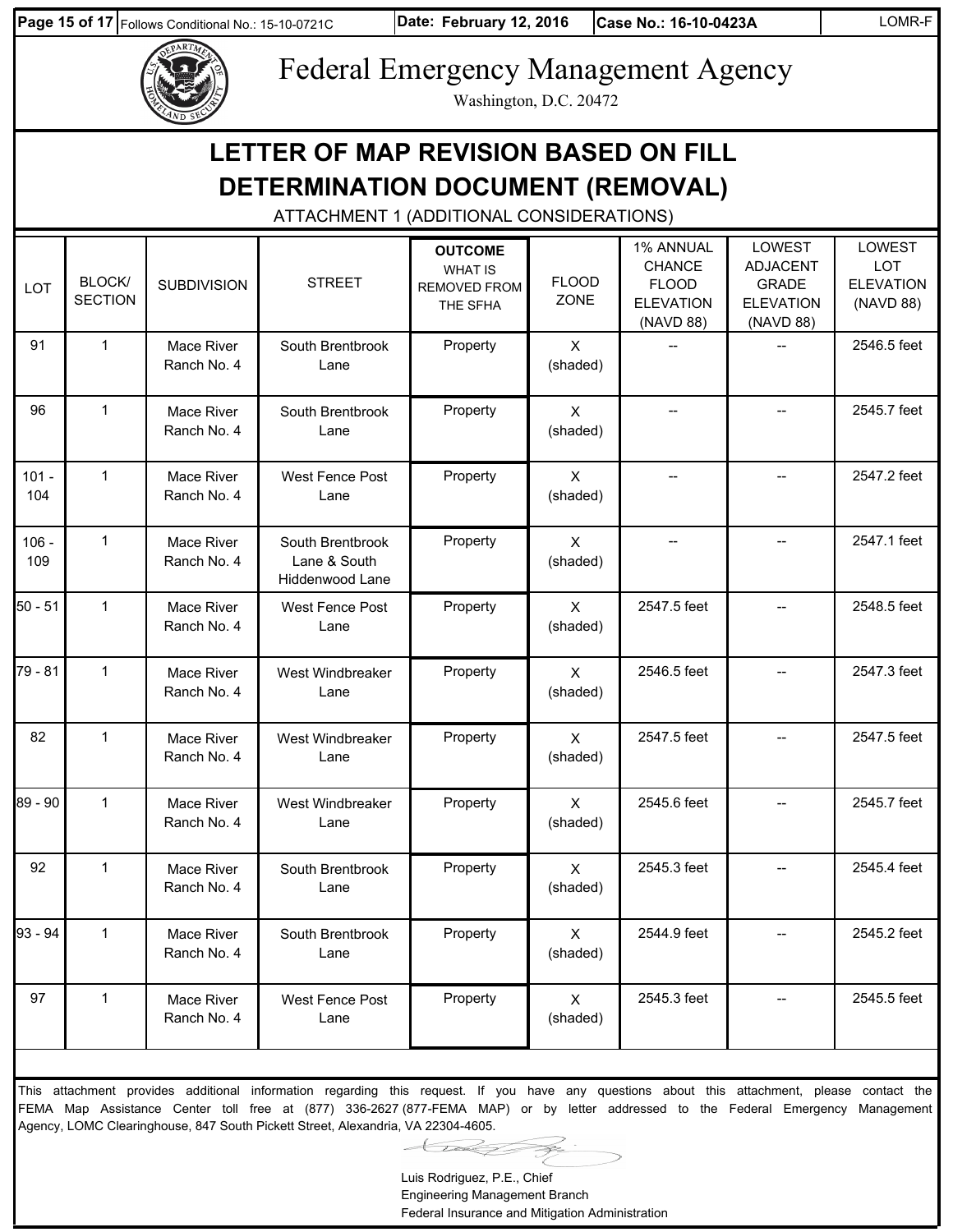**Page 16 of 17** Follows Conditional No.: 15-10-0721C

**Date: Case No.: 16-10-0423A** LOMR-F

Federal Emergency Management Agency

Washington, D.C. 20472

# **LETTER OF MAP REVISION BASED ON FILL DETERMINATION DOCUMENT (REMOVAL)**

### ATTACHMENT 1 (ADDITIONAL CONSIDERATIONS)

| <b>LOT</b>   | <b>BLOCK/</b><br><b>SECTION</b> | <b>SUBDIVISION</b>        | <b>STREET</b>            | <b>OUTCOME</b><br><b>WHAT IS</b><br><b>REMOVED FROM</b><br>THE SFHA | <b>FLOOD</b><br>ZONE | 1% ANNUAL<br><b>CHANCE</b><br><b>FLOOD</b><br><b>ELEVATION</b><br>(NAVD 88) | LOWEST<br><b>ADJACENT</b><br><b>GRADE</b><br><b>ELEVATION</b><br>(NAVD 88) | LOWEST<br>LOT<br><b>ELEVATION</b><br>(NAVD 88) |
|--------------|---------------------------------|---------------------------|--------------------------|---------------------------------------------------------------------|----------------------|-----------------------------------------------------------------------------|----------------------------------------------------------------------------|------------------------------------------------|
| 100 &<br>110 |                                 | Mace River<br>Ranch No. 4 | South Hiddenwood<br>Lane | Property                                                            | х<br>(shaded)        | 2546.5 feet                                                                 | $\hspace{0.05cm}$ – $\hspace{0.05cm}$                                      | 2547.1 feet                                    |

### **FILL RECOMMENDATION (This Additional Consideration applies to the preceding 15 Properties.)**

The minimum NFIP criteria for removal of the subject area based on fill have been met for this request and the community in which the property is located has certified that the area and any subsequent structure(s) built on the filled area are reasonably safe from flooding. FEMA's Technical Bulletin 10-01 provides guidance for the construction of buildings on land elevated above the base flood elevation through the placement of fill. A copy of Technical Bulletin 10-01 can be obtained by calling the FEMA Map Assistance Center toll free at (877) 336-2627 (877-FEMA MAP) or from our web site at http://www.fema.gov/mit/tb1001.pdf. Although the minimum NFIP standards no longer apply to this area, some communities may have floodplain management regulations that are more restrictive and may continue to enforce some or all of their requirements in areas outside the Special Flood Hazard Area.

#### **PORTIONS OF THE PROPERTY REMAIN IN THE SFHA (This Additional Consideration applies to the preceding 15 Properties.)**

Portions of this property, but not the subject of the Determination/Comment document, may remain in the Special Flood Hazard Area. Therefore, any future construction or substantial improvement on the property remains subject to Federal, State/Commonwealth, and local regulations for floodplain management.

### **REVISED BY LETTER OF MAP REVISION (This Additional Consideration applies to the preceding 15 Properties.)**

The effective National Flood Insurance Program map for the subject property, has since been revised by a Letter of Map Revision (LOMR) dated 4/28/2009. The 4/28/2009 LOMR has been used in making the determination/comment for the subject property.

This attachment provides additional information regarding this request. If you have any questions about this attachment, please contact the FEMA Map Assistance Center toll free at (877) 336-2627 (877-FEMA MAP) or by letter addressed to the Federal Emergency Management Agency, LOMC Clearinghouse, 847 South Pickett Street, Alexandria, VA 22304-4605.